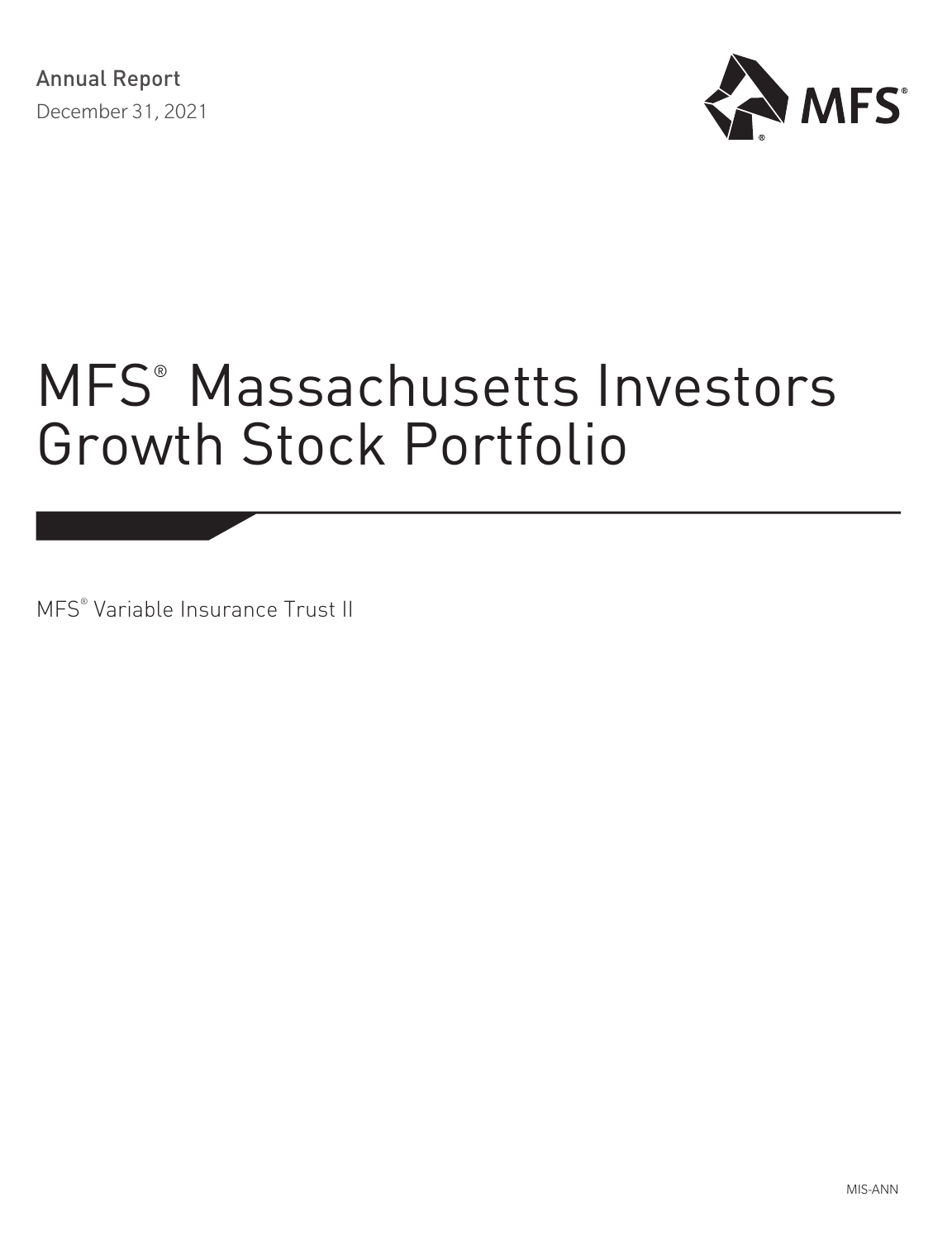### <span id="page-1-0"></span>**MFS® Massachusetts Investors Growth Stock Portfolio**

### **CONTENTS**

| 2<br>3<br>5<br>7<br>8<br>11<br>12<br>13<br>14<br>16<br>Report of independent registered public accounting firm<br>22<br>23<br>26<br>28<br>28<br>28<br>Information about fund contracts and legal claims<br>28<br>28<br>29 |  |
|---------------------------------------------------------------------------------------------------------------------------------------------------------------------------------------------------------------------------|--|
|                                                                                                                                                                                                                           |  |
|                                                                                                                                                                                                                           |  |
|                                                                                                                                                                                                                           |  |
|                                                                                                                                                                                                                           |  |
|                                                                                                                                                                                                                           |  |
|                                                                                                                                                                                                                           |  |
|                                                                                                                                                                                                                           |  |
|                                                                                                                                                                                                                           |  |
|                                                                                                                                                                                                                           |  |
|                                                                                                                                                                                                                           |  |
|                                                                                                                                                                                                                           |  |
|                                                                                                                                                                                                                           |  |
|                                                                                                                                                                                                                           |  |
|                                                                                                                                                                                                                           |  |
|                                                                                                                                                                                                                           |  |
|                                                                                                                                                                                                                           |  |
|                                                                                                                                                                                                                           |  |
|                                                                                                                                                                                                                           |  |
|                                                                                                                                                                                                                           |  |

**The report is prepared for the general information of contract owners. It is authorized for distribution to prospective investors only when preceded or accompanied by a current prospectus.**

**NOT FDIC INSURED • MAY LOSE VALUE • NO BANK OR CREDIT UNION GUARANTEE • NOT A DEPOSIT • NOT INSURED BY ANY FEDERAL GOVERNMENT AGENCY OR NCUA/NCUSIF**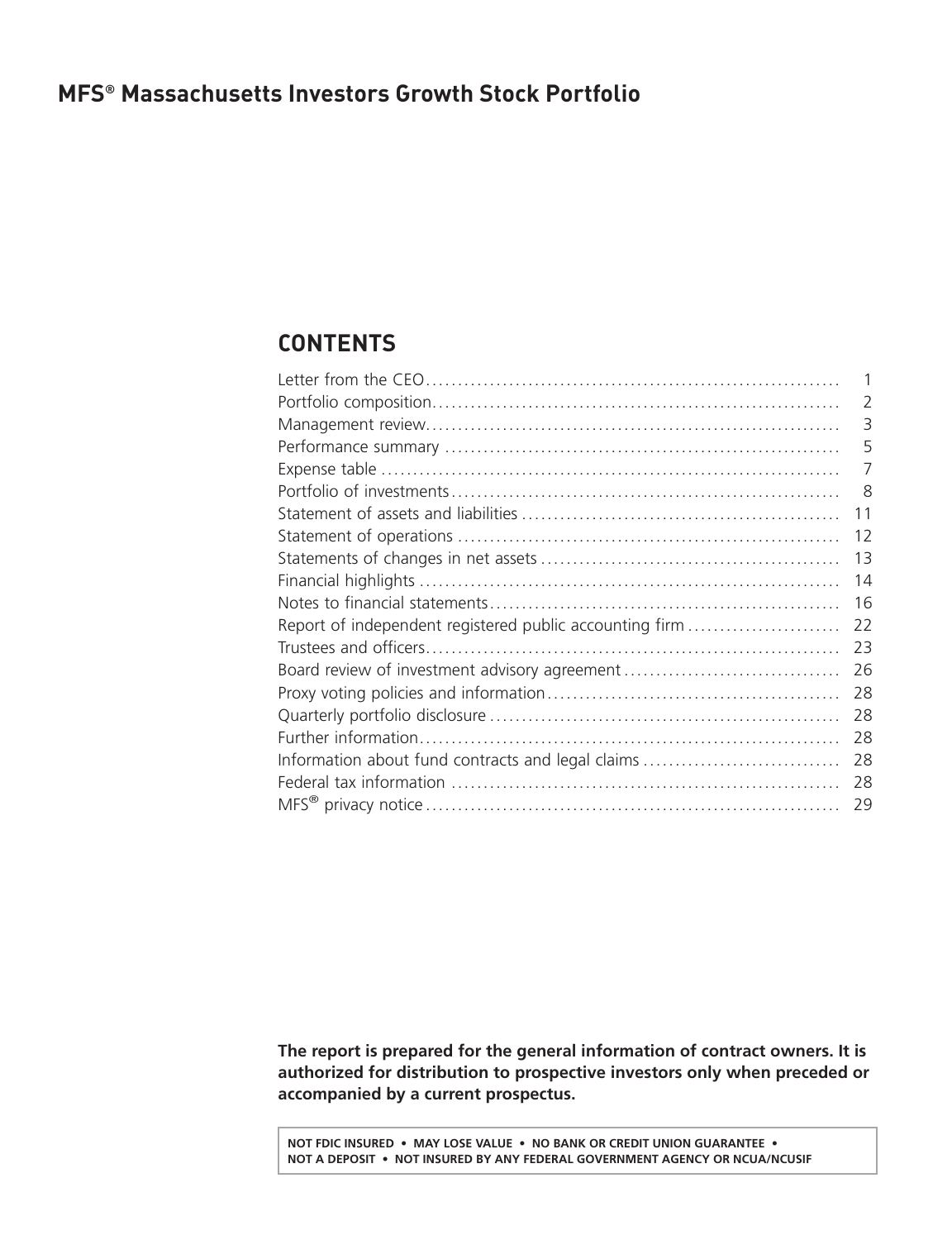### <span id="page-2-0"></span>**LETTER FROM THE CEO**



#### Dear Contract Owners:

After a powerful rally in 2021 that was spurred by the introduction of effective coronavirus vaccines and high levels of monetary and fiscal stimulus, markets have recently experienced a rise in volatility. Rising inflation (mostly due to pandemic-related labor and supply chain disruptions), new COVID-19 variants that are vaccine-resistant, and the prospect of tighter monetary and fiscal policies around the world have all increased investor anxiety.

Rising real (inflation-adjusted) bond yields in the United States are a headwind for richly valued U.S. growth stocks, though many non-U.S. markets have experienced lower levels of turbulence. In recent months, global economic growth has moderated, with the spread of the Delta and Omicron variants and a regulatory crackdown in China featuring prominently. Stress in China's property development sector has also contributed to the slowdown there. A further concern for investors is the tightening of global energy and raw materials supplies caused in part by geopolitical uncertainty.

However, above-trend economic growth, strong corporate balance sheets, and nascent signs that global supply chain bottlenecks may be easing, along with a dovish policy shift in China, are supportive fundamentals that we feel could help calm recent market jitters.

It is times of market transition that demonstrate the importance of having a deep understanding of company fundamentals, and we have built our global research platform to do just that.

At MFS<sup>®</sup>, we put our clients' assets to work responsibly by carefully navigating the increasing complexity of global markets and economies. Guided by our commitment to long-term investing, we tune out the noise and try to uncover what we believe are the best, most durable investment opportunities in the market. Our unique global investment platform combines collective expertise, long-term discipline, and thoughtful risk management to create sustainable value for investors.

Respectfully,

Usebuch Lose

**Michael W. Roberge** Chief Executive Officer MFS Investment Management

February 15, 2022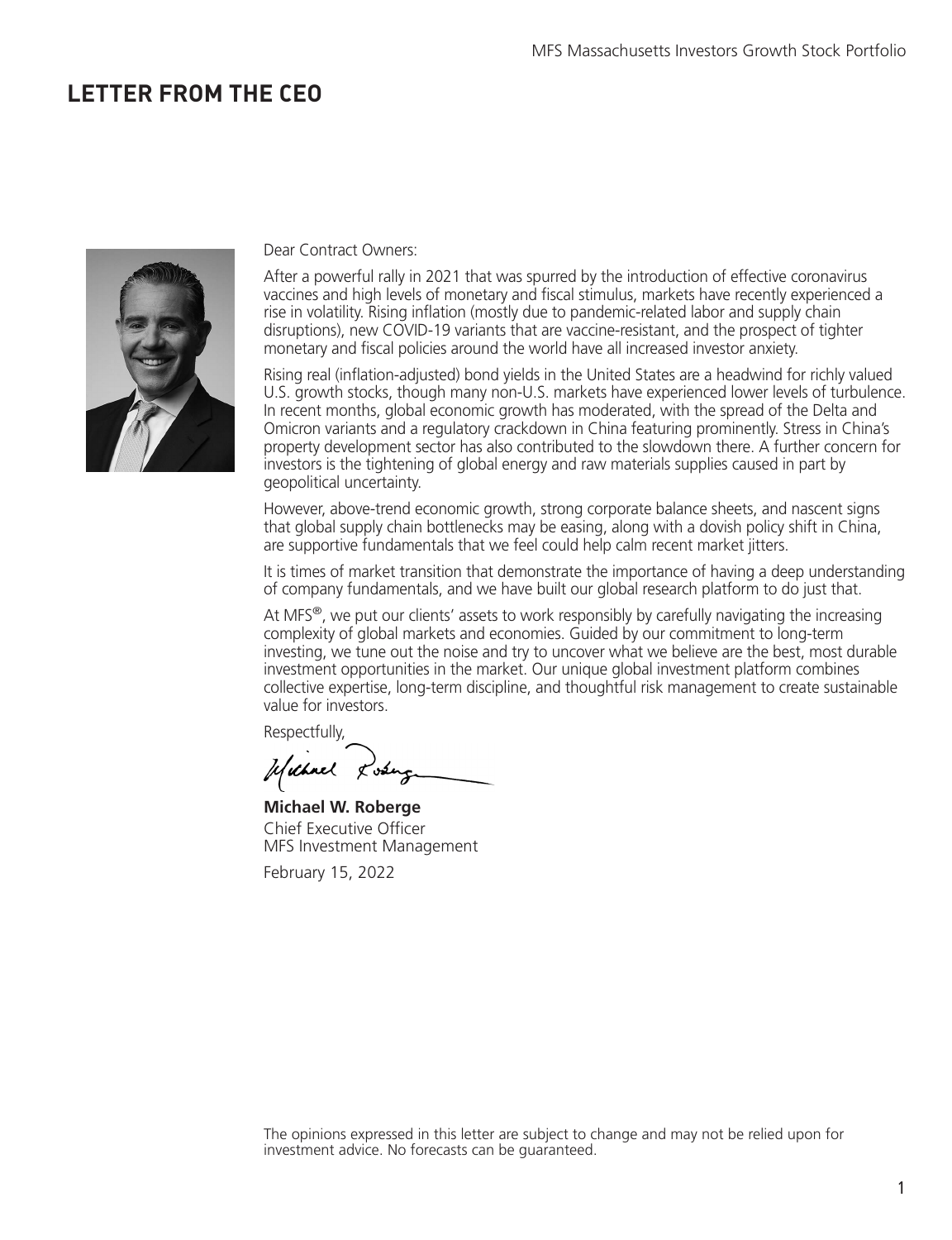### <span id="page-3-0"></span>**PORTFOLIO COMPOSITION**

#### **Portfolio structure**



#### **Top ten holdings**

| Microsoft Corp.           | 12.0% |
|---------------------------|-------|
| Alphabet, Inc., "A"       | 8.5%  |
| Apple, Inc.               | 5.3%  |
| Accenture PLC, "A"        | 4.2%  |
| Church & Dwight Co., Inc. | 2.9%  |
| Visa, Inc., "A"           | 2.8%  |
| Colgate-Palmolive Co.     | 2.4%  |
| Amphenol Corp., "A"       | 2.3%  |
| Boston Scientific Corp.   | 2.1%  |
| Charles Schwab Corp.      | 2.1%  |
|                           |       |

#### **GICS equity sectors (g)**

| <b>Information Technology</b> | 36.1% |
|-------------------------------|-------|
| <b>Health Care</b>            | 15.1% |
| <b>Communication Services</b> | 12.2% |
| <b>Consumer Discretionary</b> | 10.7% |
| Consumer Staples              | 8.3%  |
| <b>Financials</b>             | 6.9%  |
| <b>Industrials</b>            | 6.4%  |
| Real Estate                   | 2.0%  |
| <b>Materials</b>              | 1.1%  |
| <b>Utilities</b>              | 0.9%  |
|                               |       |

(g) The Global Industry Classification Standard (GICS®) was developed by and/or is the exclusive property of MSCI, Inc. and S&P Global Market Intelligence Inc. ("S&P Global Market Intelligence"). GICS is a service mark of MSCI and S&P Global Market Intelligence and has been licensed for use by MFS. MFS has applied its own internal sector/industry classification methodology for equity securities and non-equity securities that are unclassified by GICS.

Cash & Cash Equivalents includes any cash, investments in money market funds, short-term securities, and other assets less liabilities. Please see the Statement of Assets and Liabilities for additional information related to the fund's cash position and other assets and liabilities.

Percentages are based on net assets as of December 31, 2021.

The portfolio is actively managed and current holdings may be different.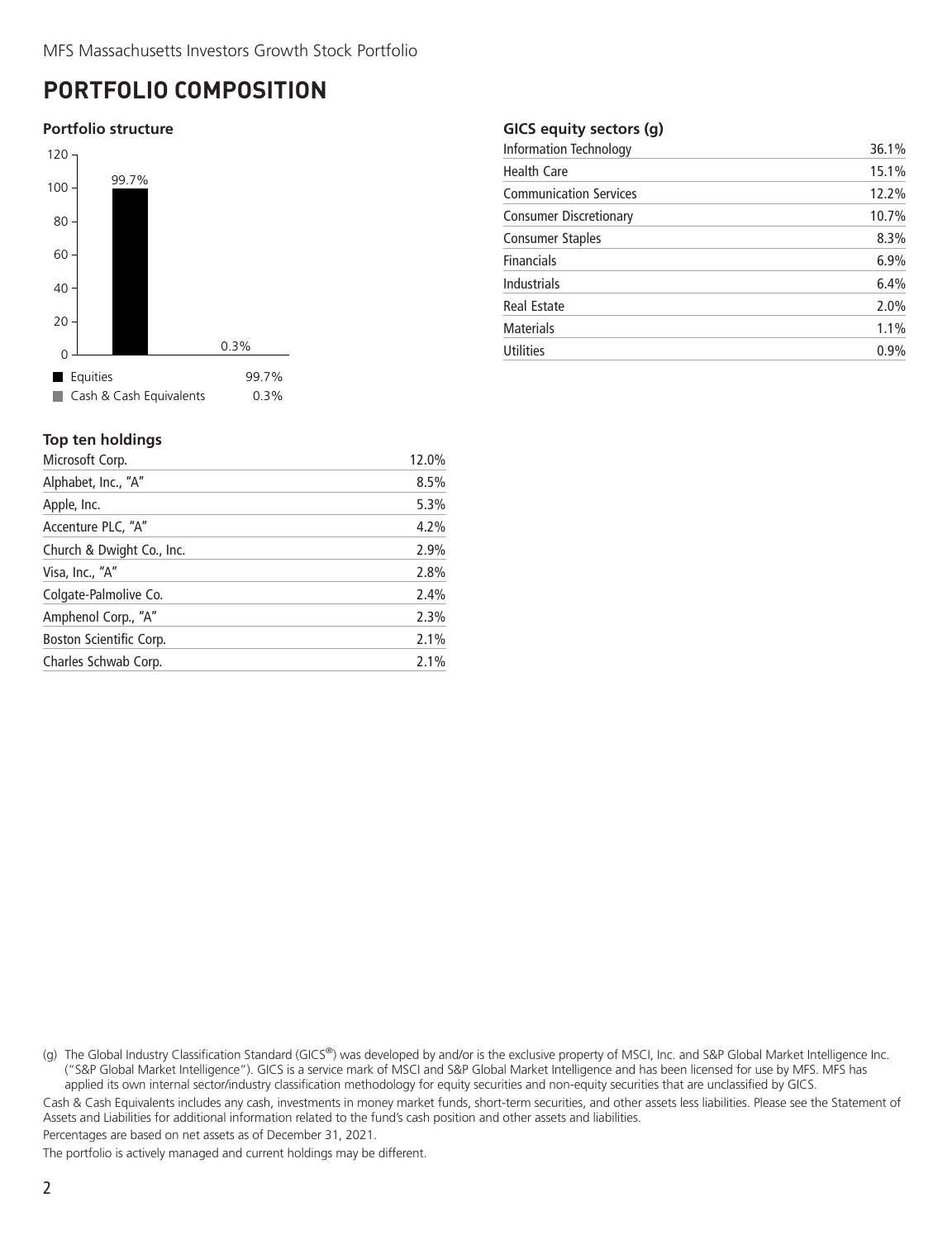### <span id="page-4-0"></span>**MANAGEMENT REVIEW**

#### **Summary of Results**

For the twelve months ended December 31, 2021, Initial Class shares of the MFS Massachusetts Investors Growth Stock Portfolio (fund) provided a total return of 25.97%, while Service Class shares of the fund provided a total return of 25.66%. These compare with a return of 27.60% over the same period for the fund's benchmark, the Russell 1000<sup>®</sup> Growth Index.

#### **Market Environment**

Over the past year, the global economy was buffeted by an array of crosscurrents as it adjusted to the ebbs and flows of the pandemic. Among the supportive currents were ample fiscal stimulus, loose monetary policy and the rollout of several highly effective coronavirus vaccines. Negative currents included the rapid spread of several coronavirus variants, widespread global production bottlenecks and a surge in inflation. After experiencing a burst of exceptionally strong economic activity as the global economy began to reopen, activity became more muted in the second half of the period amid ongoing supply chain disruptions and a new wave of coronavirus infections, albeit a seemingly milder strain.

Amid rising inflation, markets anticipated a transition from an exceptionally accommodative environment to a more mixed monetary landscape ahead. Indeed, several central banks in emerging markets have already tightened policy and the US Federal Reserve reduced the pace of its asset purchases in November and again in December. However, the European Central Bank, the Bank of Japan and the People's Bank of China are expected to maintain accommodative policies. Sovereign bond yields moved modestly higher during the period amid higher inflation and on expectations of a tighter Fed but remain historically low.

A harsher Chinese regulatory environment toward industries such as online gaming, food delivery and education increased market volatility as has stress in China's highly leveraged property development sector. Trade relations between the United States and China remained quite strained despite a change in presidential administrations.

Signs of excess investor enthusiasm continued to be seen in pockets of the market such as "meme stocks" popular with users of online message boards, cryptocurrencies and heavy retail participation in the market for short-dated options.

#### **Detractors from Performance**

Stock selection and, to a lesser extent, an underweight position in the information technology sector weakened the fund's performance relative to the Russell 1000® Growth Index. Within this sector, not holding shares of strong-performing computer graphics processor maker NVIDIA, and the fund's overweight position in financial technology services provider Fiserv, held back relative returns. The share price of NVIDIA climbed as the company reported strong revenue growth, driven by better-than-anticipated broad-based demand and capacity additions at its Gaming, Datacenter, and Pro Vis segments. Additionally, holding shares of global banking and payment technologies provider Fidelity National Information Services(b) further detracted from relative results.

Stock selection in the consumer discretionary sector also hindered relative performance. Within this sector, holding shares of online and mobile commerce company Alibaba Group Holding(b) (China) and sportswear and sports equipment manufacturer Adidas(b) (Germany) dampened relative performance. The stock price decline of Alibaba Group Holding was primarily due to concerns that the recent increase in regulatory actions within China would lead to additional changes that may negatively impact future growth of the company's platforms. Additionally, not holding shares of electric vehicle manufacturer Tesla weakened relative results. The share price of Tesla advanced considerably during the second half of the year, following significantly better-than-expected vehicle deliveries and the company's ability to overcome supply chain issues that affected the whole auto industry. Moreover, favorable pricing of its Model 3 and Model Y vehicles helped improve Tesla's profitability, which also had a positive impact on its share price growth.

Elsewhere, the fund's overweight positions in video game maker Electronic Arts and global consumer products company Colgate-Palmolive, and its holdings of multinational technology conglomerate Tencent Holdings(b) (China) and medical technology company Becton, Dickinson and Co.(b), detracted from relative results.

#### **Contributors to Performance**

Stock selection and, to a lesser extent, an overweight position in the financials sector contributed to the fund's relative performance. Within this sector, holding shares of financial services provider Charles Schwab(b), the timing of the fund's ownership in shares of global alternative asset manager Blackstone, and its overweight position in risk management and human capital consulting services provider Aon helped relative performance.

Stock selection in the industrials sector also benefited the fund's relative returns. However, there were no individual securities within this sector, either in the fund or in the benchmark, that were among the fund's top relative contributors during the reporting period.

Stocks in other sectors that aided relative performance included the fund's avoidance of internet retailer Amazon.com and digital payment technology developer PayPal. Although Amazon.com reported accelerated Amazon Web Services and advertising growth, the company's retail sales growth slowed more than anticipated against difficult comparisons to heightened levels during the pandemic. Further, Amazon.com noted that it experienced significant labor and material cost pressure, driven by inflation and global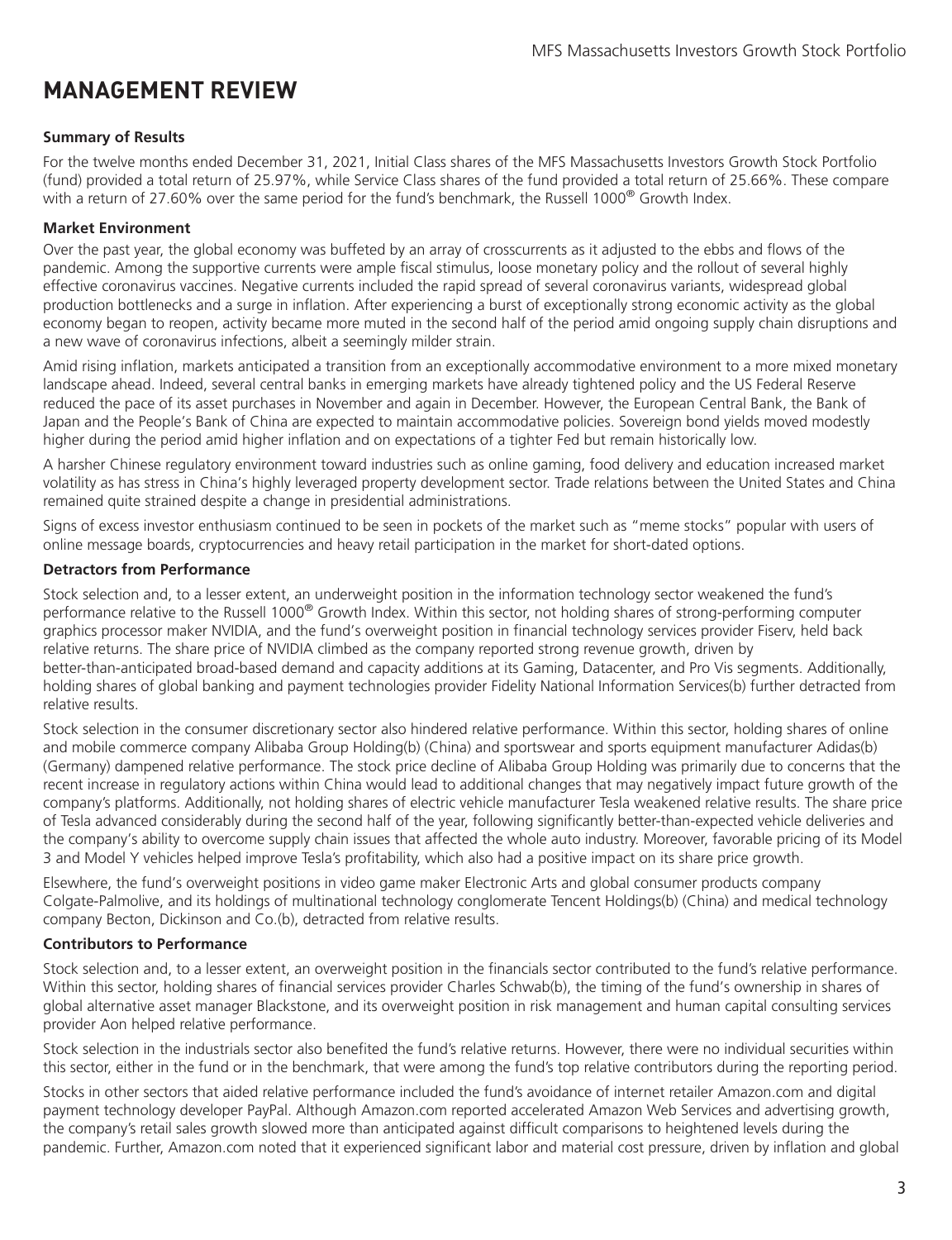#### MFS Massachusetts Investors Growth Stock Portfolio

#### *Management Review - continued*

supply chain disruption, which weighed on its near-term profitability. Additionally, the fund's overweight positions in IT servicing firm Accenture, technology company Alphabet, outsourced clinical development services provider PRA Health Sciences(h) and life sciences supply company Thermo Fisher Scientific contributed to relative returns. The stock price of Alphabet climbed as the company reported strong advertising sales growth across Google Services, particularly in search and YouTube, and continued revenue growth in cloud. The fund's holdings of outsourced clinical development services provider ICON(b) (Ireland) further supported relative performance.

Respectfully,

Portfolio Manager(s)

Jeffrey Constantino and Joseph Skorski

- (b) Security is not a benchmark constituent.
- (h) Security was not held in the portfolio at period end.

The views expressed in this report are those of the portfolio manager(s) only through the end of the period of the report as stated on the cover and do not necessarily reflect the views of MFS or any other person in the MFS organization. These views are subject to change at any time based on market or other conditions, and MFS disclaims any responsibility to update such views. These views may not be relied upon as investment advice or an indication of trading intent on behalf of any MFS portfolio. References to specific securities are not recommendations of such securities, and may not be representative of any MFS portfolio's current or future investments.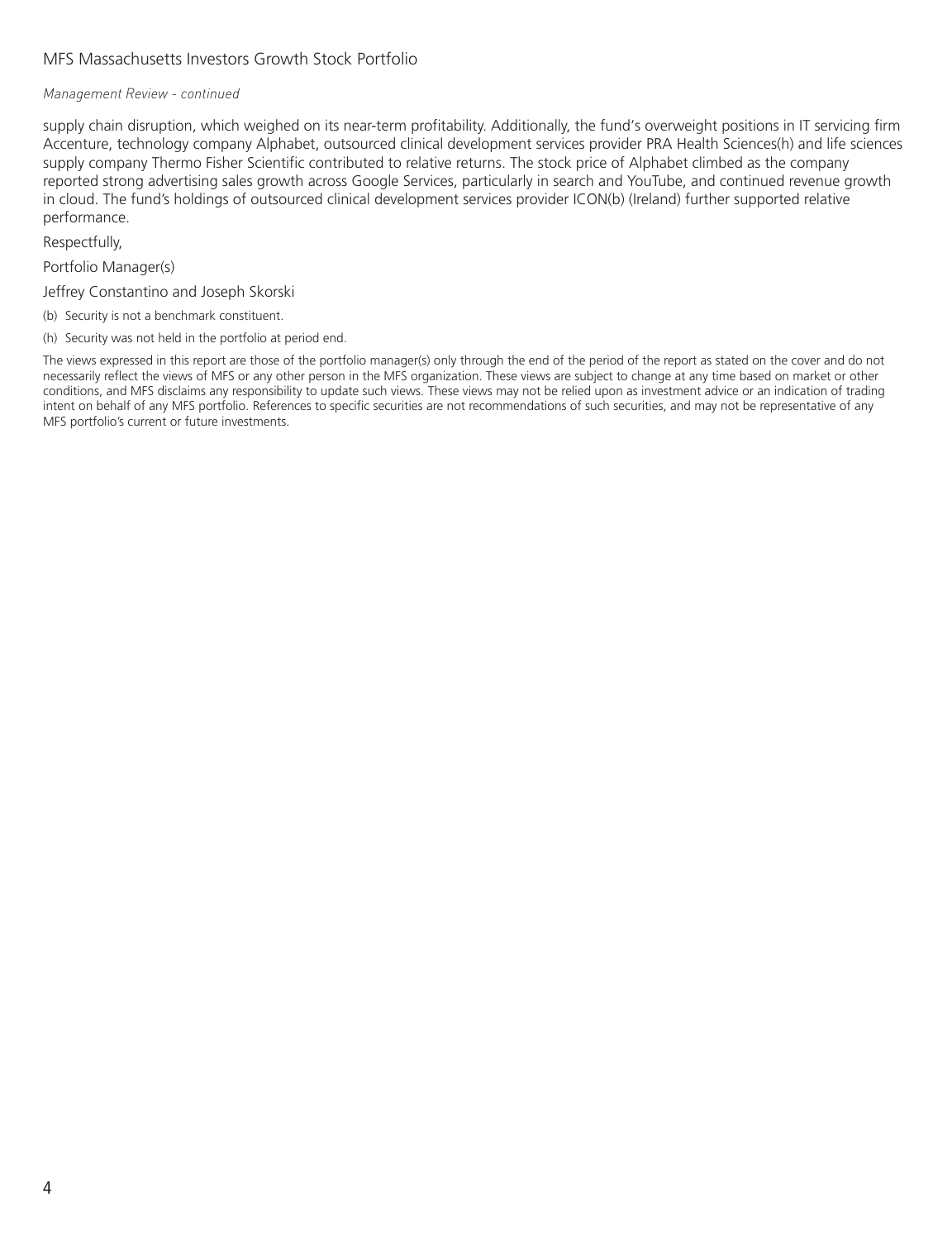### <span id="page-6-0"></span>**PERFORMANCE SUMMARY THROUGH 12/31/21**

The following chart illustrates the historical performance of the fund in comparison to its benchmark(s). Benchmarks are unmanaged and may not be invested in directly. Benchmark returns do not reflect any fees or expenses. The performance of other share classes will be greater than or less than that of the class depicted below. (See Notes to Performance Summary.)

**Performance data shown represents past performance and is no guarantee of future results. Investment return and principal value fluctuate so your units, when sold, may be worth more or less than the original cost; current performance may be lower or higher than quoted. The performance shown does not reflect the deduction of taxes, if any, that a contract holder would pay on fund distributions or the redemption of contract units. The returns for the fund shown also do not reflect the deduction of expenses associated with variable products, such as mortality and expense risk charges, separate account charges, and sales charges imposed by the insurance company separate accounts. Such expenses would reduce the overall returns shown.**

#### **Growth of a Hypothetical \$10,000 Investment**



#### **Total Returns through 12/31/21**

#### **Average annual total returns**

| <b>Share Class</b>       | Class Inception Date | l -vr  | 5-vr   | $10 - vr$ |  |
|--------------------------|----------------------|--------|--------|-----------|--|
| Initial Class            | 5/06/98              | 25.97% | 22.84% | 17.58%    |  |
| Service Class            | 8/24/01              | 25.66% | 22.53% | 17.29%    |  |
| Comparative benchmark(s) |                      |        |        |           |  |

| Russell 1000 <sup>®</sup> Growth Index (f) | .60% | 32% | 19 79% |  |
|--------------------------------------------|------|-----|--------|--|
| f) Causes FactCot Desasseb Custome Inc.    |      |     |        |  |

(f) Source: FactSet Research Systems Inc.

### **Benchmark Definition(s)**

Russell 1000<sup>®</sup> Growth Index<sup>(h)</sup> – constructed to provide a comprehensive barometer for growth securities in the large-cap segment of the U.S. equity universe. Companies in this index generally have higher price-to-book ratios and higher forecasted growth values.

It is not possible to invest directly in an index.

(h) Frank Russell Company ("Russell") is the source and owner of the trademarks, service marks, and copyrights related to the Russell Indexes. Russell® is a trademark of Frank Russell Company. Neither Russell nor its licensors accept any liability for any errors or omissions in the Russell Indexes and/or Russell ratings or underlying data and no party may rely on any Russell Indexes and/or Russell ratings and/or underlying data contained in this document. No further distribution of Russell Data is permitted without Russell's express written consent. Russell does not promote, sponsor, or endorse the content of this document.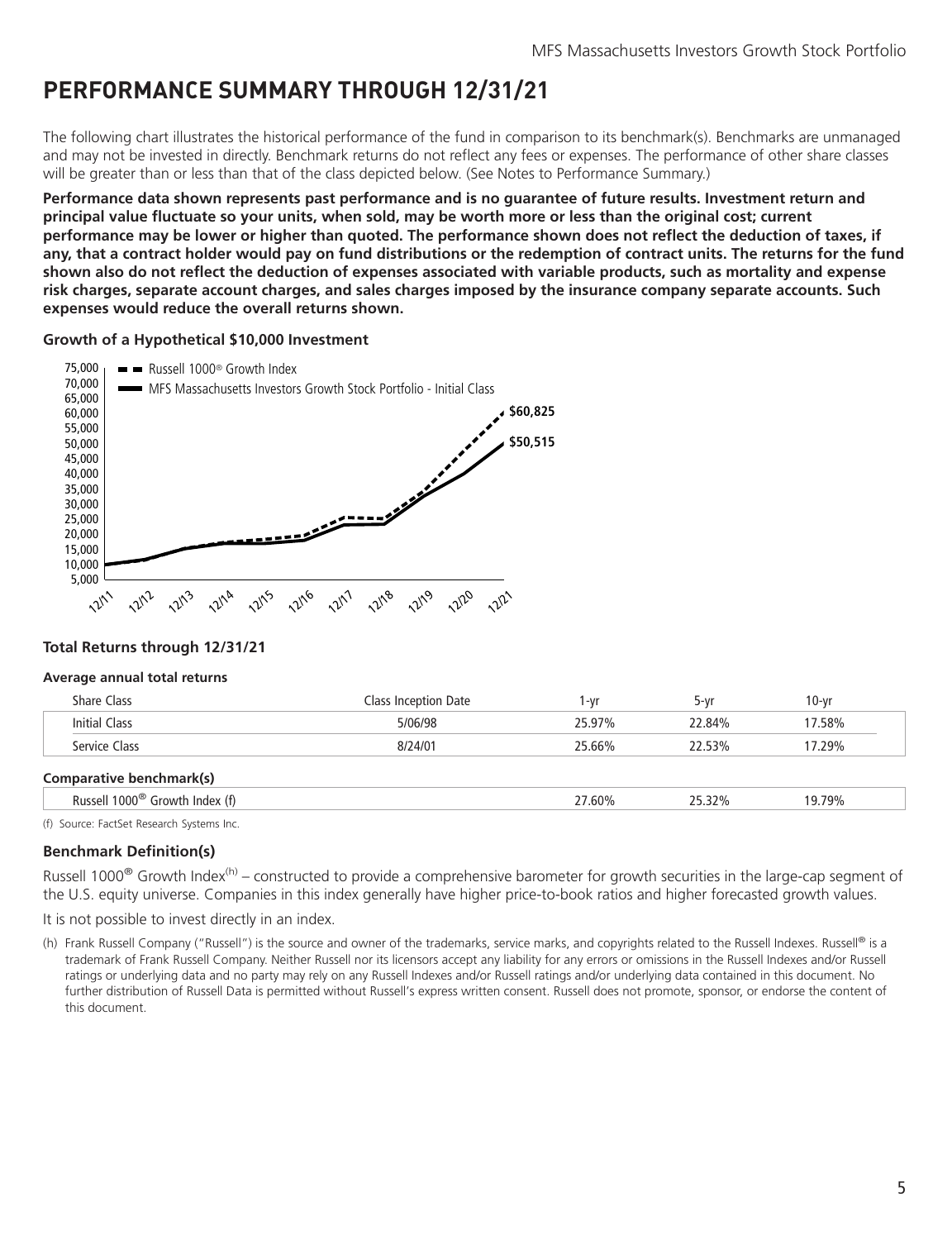*Performance Summary – continued*

#### **Notes to Performance Summary**

Average annual total return represents the average annual change in value for each share class for the periods presented.

Performance results reflect any applicable expense subsidies and waivers in effect during the periods shown. Without such subsidies and waivers the fund's performance results would be less favorable. Please see the prospectus and financial statements for complete details. All results are historical and assume the reinvestment of any dividends and capital gains distributions.

Performance results do not include adjustments made for financial reporting purposes in accordance with U.S. generally accepted accounting principles and may differ from amounts reported in the financial highlights.

From time to time the fund may receive proceeds from litigation settlements, without which performance would be lower.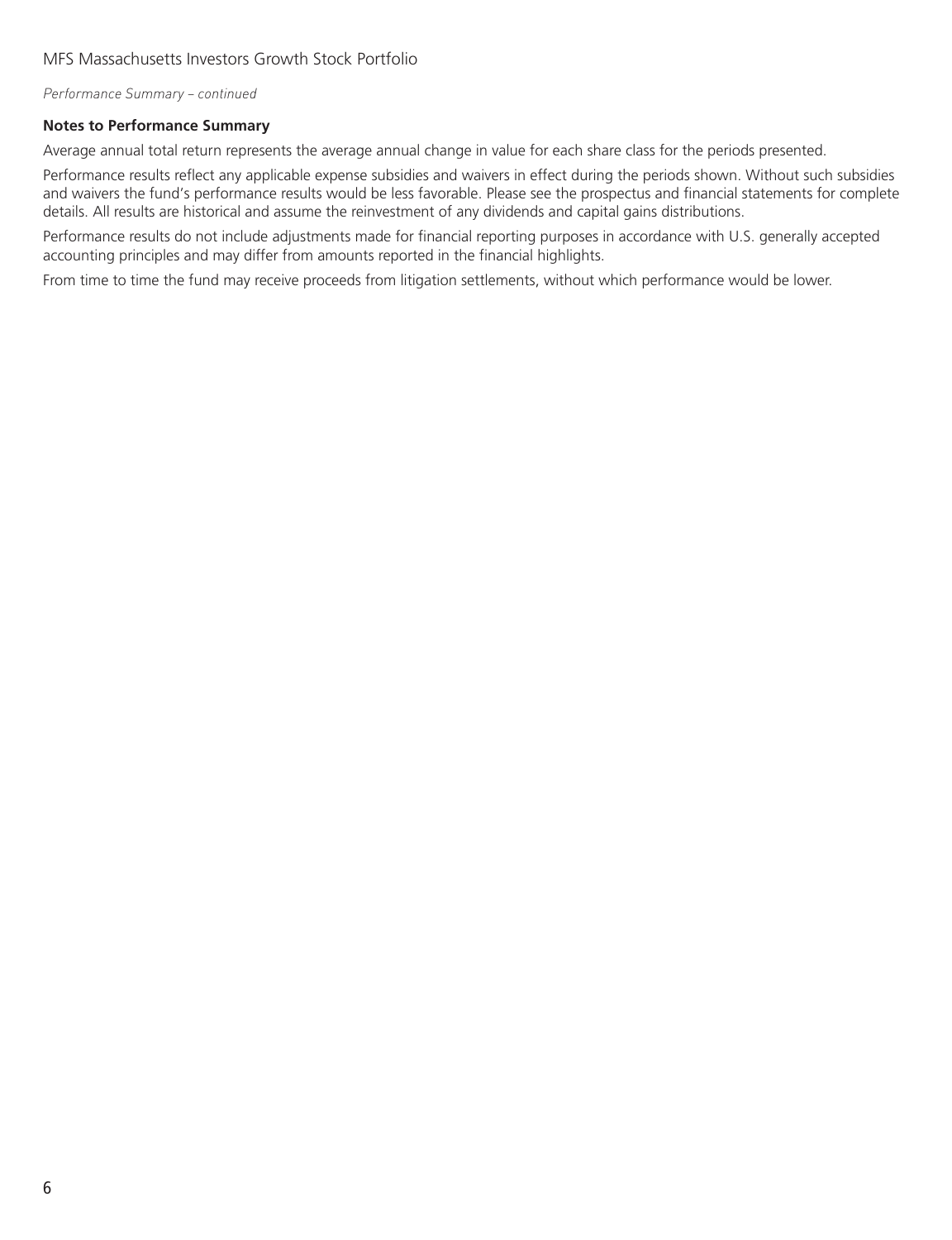### <span id="page-8-0"></span>**EXPENSE TABLE**

#### **Fund Expenses Borne by the Contract Holders during the Period, July 1, 2021 through December 31, 2021**

As a contract holder of the fund, you incur ongoing costs, including management fees; distribution and/or service (12b-1) fees; and other fund expenses. This example is intended to help you understand your ongoing costs (in dollars) of investing in the fund and to compare these costs with the ongoing costs of investing in other mutual funds.

The example is based on an investment of \$1,000 invested at the beginning of the period and held for the entire period July 1, 2021 through December 31, 2021.

#### **Actual Expenses**

The first line for each share class in the following table provides information about actual account values and actual expenses. You may use the information in this line, together with the amount you invested, to estimate the expenses that you paid over the period. Simply divide your account value by \$1,000 (for example, an \$8,600 account value divided by \$1,000 = 8.6), then multiply the result by the number in the first line under the heading entitled "Expenses Paid During Period" to estimate the expenses you paid on your account during this period.

#### **Hypothetical Example for Comparison Purposes**

The second line for each share class in the following table provides information about hypothetical account values and hypothetical expenses based on the fund's actual expense ratio and an assumed rate of return of 5% per year before expenses, which is not the fund's actual return. The hypothetical account values and expenses may not be used to estimate the actual ending account balance or expenses you paid for the period. You may use this information to compare the ongoing costs of investing in the fund and other funds. To do so, compare this 5% hypothetical example with the 5% hypothetical examples that appear in the shareholder reports of the other funds.

Please note that the expenses shown in the table are meant to highlight the fund's ongoing costs only and do not take into account the fees and expenses imposed under the variable contracts through which your investment in the fund is made. Therefore, the second line for each share class in the table is useful in comparing ongoing costs associated with an investment in vehicles (such as the fund) which fund benefits under variable annuity and variable life insurance contracts and to qualified pension and retirement plans only, and will not help you determine the relative total costs of investing in the fund through variable annuity and variable life insurance contracts. If the fees and expenses imposed under the variable contracts were included, your costs would have been higher.

| Share<br>Class |                  | Annualized<br>Expense<br>Ratio | Beginning<br><b>Account Value</b><br>7/01/21 | Ending<br><b>Account Value</b><br>12/31/21 | <b>Expenses</b><br>Paid During<br>Period (p)<br>7/01/21-12/31/21 |
|----------------|------------------|--------------------------------|----------------------------------------------|--------------------------------------------|------------------------------------------------------------------|
| Initial Class  | Actual           | 0.76%                          | \$1,000.00                                   | \$1,120.65                                 | \$4.06                                                           |
|                | Hypothetical (h) | 0.76%                          | \$1,000.00                                   | \$1,021.37                                 | \$3.87                                                           |
|                | Actual           | 1.01%                          | \$1,000.00                                   | \$1,119.12                                 | \$5.39                                                           |
| Service Class  | Hypothetical (h) | 1.01%                          | \$1,000.00                                   | \$1,020.11                                 | \$5.14                                                           |

(h) 5% class return per year before expenses.

(p) "Expenses Paid During Period" are equal to each class's annualized expense ratio, as shown above, multiplied by the average account value over the period, multiplied by 184/365 (to reflect the one-half year period).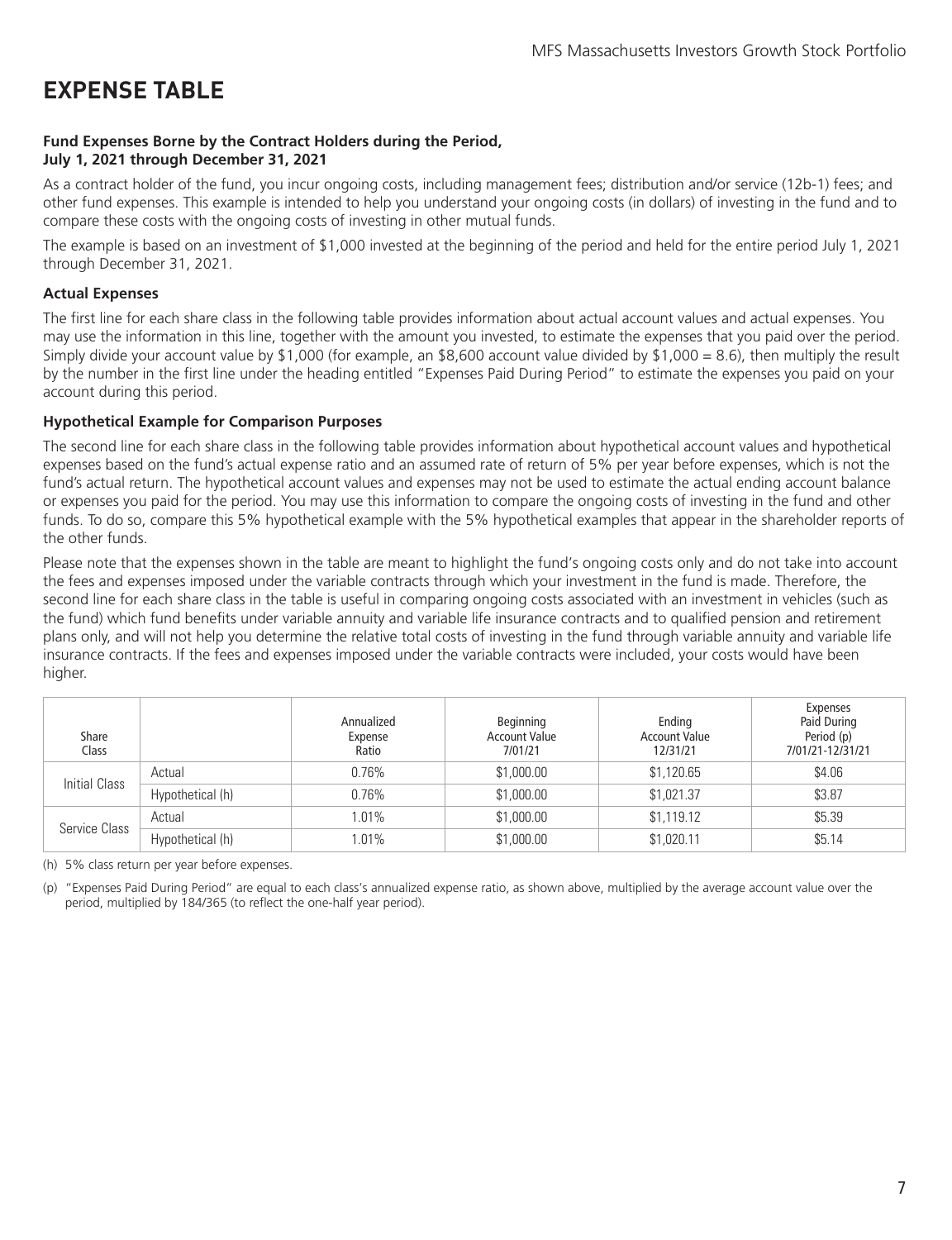### <span id="page-9-0"></span>**PORTFOLIO OF INVESTMENTS − 12/31/21**

The Portfolio of Investments is a complete list of all securities owned by your fund. It is categorized by broad-based asset classes.

| <b>Issuer</b>                                                                                                                                                                       | <b>Shares/Par</b>                                               |      | Value (\$)                                                                      |
|-------------------------------------------------------------------------------------------------------------------------------------------------------------------------------------|-----------------------------------------------------------------|------|---------------------------------------------------------------------------------|
| Common Stocks - 99.7%                                                                                                                                                               |                                                                 |      |                                                                                 |
| Apparel Manufacturers - 4.1%                                                                                                                                                        |                                                                 |      |                                                                                 |
| Adidas AG<br>LVMH Moet Hennessy Louis Vuitton SE<br>NIKE, Inc., "B"                                                                                                                 | 56,965 \$<br>11,993<br>138,360                                  |      | 16,421,193<br>9,926,477<br>23,060,461                                           |
|                                                                                                                                                                                     |                                                                 | \$   | 49,408,131                                                                      |
| Brokerage & Asset Managers - 2.7%                                                                                                                                                   |                                                                 |      |                                                                                 |
| Blackstone, Inc.<br>Charles Schwab Corp.                                                                                                                                            | 48,224<br>302,297                                               | S    | 6,239,703<br>25,423,178                                                         |
|                                                                                                                                                                                     |                                                                 | \$   | 31,662,881                                                                      |
| Business Services - 10.7%                                                                                                                                                           |                                                                 |      |                                                                                 |
| Accenture PLC, "A"<br>Cognizant Technology Solutions Corp., "A"<br>Equifax, Inc.<br>Fidelity National Information Services, Inc.<br>Fiserv, Inc. (a)<br>Verisk Analytics, Inc., "A" | 120,844 \$<br>102,732<br>54,153<br>149,971<br>226,002<br>56,953 |      | 50,095,880<br>9,114,383<br>15,855,457<br>16,369,335<br>23,456,747<br>13,026,860 |
|                                                                                                                                                                                     |                                                                 | s    | 127,918,662                                                                     |
| Cable TV $- 1.0\%$                                                                                                                                                                  |                                                                 |      |                                                                                 |
| Charter Communications, Inc., "A" (a)                                                                                                                                               | 17,922                                                          | S    | 11,684,606                                                                      |
| Computer Software - 12.0%                                                                                                                                                           |                                                                 |      |                                                                                 |
| Microsoft Corp.                                                                                                                                                                     | 424,240                                                         | S    | 142,680,397                                                                     |
| Computer Software - Systems - 5.3%                                                                                                                                                  |                                                                 |      |                                                                                 |
| Apple, Inc.                                                                                                                                                                         | 355,662 \$                                                      |      | 63,154,901                                                                      |
| Construction $-2.3%$                                                                                                                                                                |                                                                 |      |                                                                                 |
| Otis Worldwide Corp.<br>Sherwin-Williams Co.                                                                                                                                        | 158,475<br>37,119                                               | -S   | 13,798,418<br>13,071,827                                                        |
|                                                                                                                                                                                     |                                                                 | \$   | 26,870,245                                                                      |
| Consumer Products - 5.9%                                                                                                                                                            |                                                                 |      |                                                                                 |
| Church & Dwight Co., Inc.<br>Colgate-Palmolive Co.<br>Estee Lauder Cos., Inc., "A"                                                                                                  | 332,104<br>331,139<br>21,314                                    | - \$ | 34,040,660<br>28,259,402<br>7,890,443                                           |
|                                                                                                                                                                                     |                                                                 | S    | 70,190,505                                                                      |
| Electrical Equipment - 5.4%                                                                                                                                                         |                                                                 |      |                                                                                 |
| Amphenol Corp., "A"<br>Fortive Corp.<br>TE Connectivity Ltd.                                                                                                                        | 319,043<br>225,750<br>115,228                                   | -S   | 27,903,501<br>17,222,467<br>18,590,886                                          |
|                                                                                                                                                                                     |                                                                 | \$   | 63,716,854                                                                      |
| Electronics - 2.8%                                                                                                                                                                  |                                                                 |      |                                                                                 |
| Analog Devices, Inc.<br>Taiwan Semiconductor Manufacturing Co. Ltd., ADR<br>Texas Instruments, Inc.                                                                                 | 70,571<br>70,689<br>64,413                                      | -\$  | 12,404,265<br>8,504,593<br>12,139,918                                           |
|                                                                                                                                                                                     |                                                                 | \$   | 33,048,776                                                                      |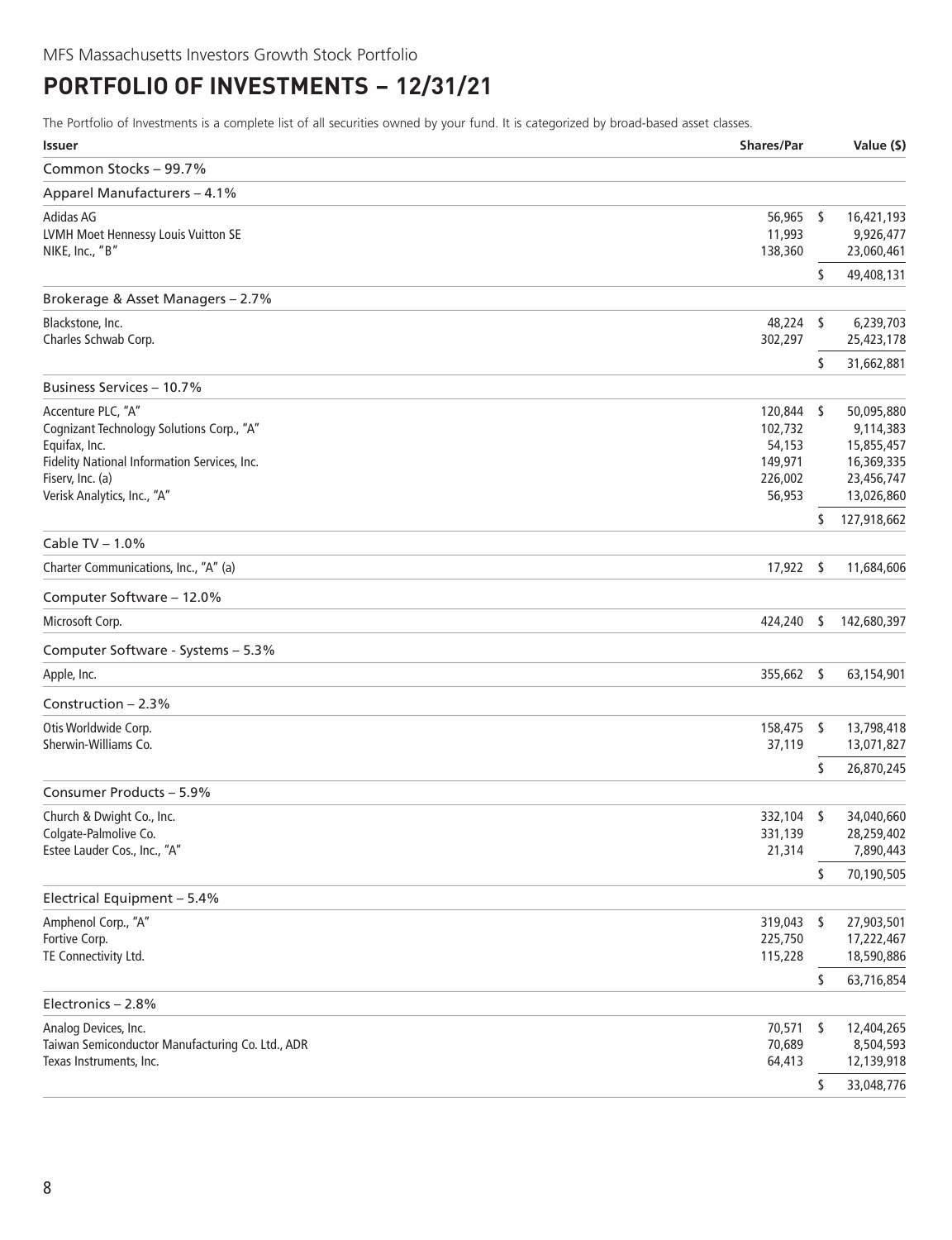*Portfolio of Investments – continued*

| Issuer                                                 | <b>Shares/Par</b> |     | Value (\$)               |
|--------------------------------------------------------|-------------------|-----|--------------------------|
| Common Stocks - continued                              |                   |     |                          |
| Food & Beverages - 2.4%                                |                   |     |                          |
| McCormick & Co., Inc.                                  | 141,635           | \$  | 13,683,357               |
| PepsiCo, Inc.                                          | 86,334            |     | 14,997,079               |
| General Merchandise - 1.7%                             |                   | \$  | 28,680,436               |
| Dollarama, Inc.                                        | 410,146           | -\$ | 20,527,565               |
|                                                        |                   |     |                          |
| Health Maintenance Organizations - 0.8%<br>Cigna Corp. | 41,606            | \$  | 9,553,986                |
|                                                        |                   |     |                          |
| Insurance $-3.2%$                                      |                   |     |                          |
| Aon PLC<br>Marsh & McLennan Cos., Inc.                 | 84,329<br>73,515  | \$  | 25,345,924<br>12,778,378 |
|                                                        |                   | \$  | 38,124,302               |
| Internet $-10.8%$                                      |                   |     |                          |
| Alibaba Group Holding Ltd. (a)                         | 991,572 \$        |     | 15,119,866               |
| Alphabet, Inc., "A" (a)                                | 34,905            |     | 101,121,181              |
| Tencent Holdings Ltd.                                  | 210,500           |     | 12,331,617               |
| Leisure & Toys - 1.7%                                  |                   | \$  | 128,572,664              |
| Electronic Arts, Inc.                                  | 154,664 \$        |     | 20,400,182               |
| Medical & Health Technology & Services - 1.5%          |                   |     |                          |
| ICON PLC (a)                                           | 56,169            | \$  | 17,395,539               |
| Medical Equipment - 12.5%                              |                   |     |                          |
| <b>Abbott Laboratories</b>                             | 87,691            | \$  | 12,341,631               |
| Agilent Technologies, Inc.                             | 58,276            |     | 9,303,763                |
| Becton, Dickinson and Co.                              | 73,310            |     | 18,435,999               |
| Boston Scientific Corp. (a)                            | 601,712           |     | 25,560,726               |
| Danaher Corp.                                          | 48,742            |     | 16,036,605               |
| <b>Medtronic PLC</b>                                   | 81,962            |     | 8,478,969                |
| <b>STERIS PLC</b>                                      | 56,151            |     | 13,667,715               |
| Stryker Corp.                                          | 76,362            |     | 20,420,726               |
| Thermo Fisher Scientific, Inc.                         | 36,262            | \$  | 24,195,457               |
| Other Banks & Diversified Financials - 4.9%            |                   |     | 148,441,591              |
| Mastercard, Inc., "A"                                  | 34,152            | -\$ | 12,271,497               |
| Moody's Corp.                                          | 32,294            |     | 12,613,390               |
| Visa, Inc., "A"                                        | 152,856           |     | 33,125,424               |
|                                                        |                   | \$  | 58,010,311               |
| Pharmaceuticals - 0.4%                                 |                   |     |                          |
| Roche Holding AG                                       | 10,520            | -\$ | 4,360,912                |
| Railroad & Shipping - 1.3%                             |                   |     |                          |
| Union Pacific Corp.                                    | 63,350            | \$  | 15,959,766               |
| Restaurants - 1.2%                                     |                   |     |                          |
| Starbucks Corp.                                        | 125,944           | -\$ | 14,731,670               |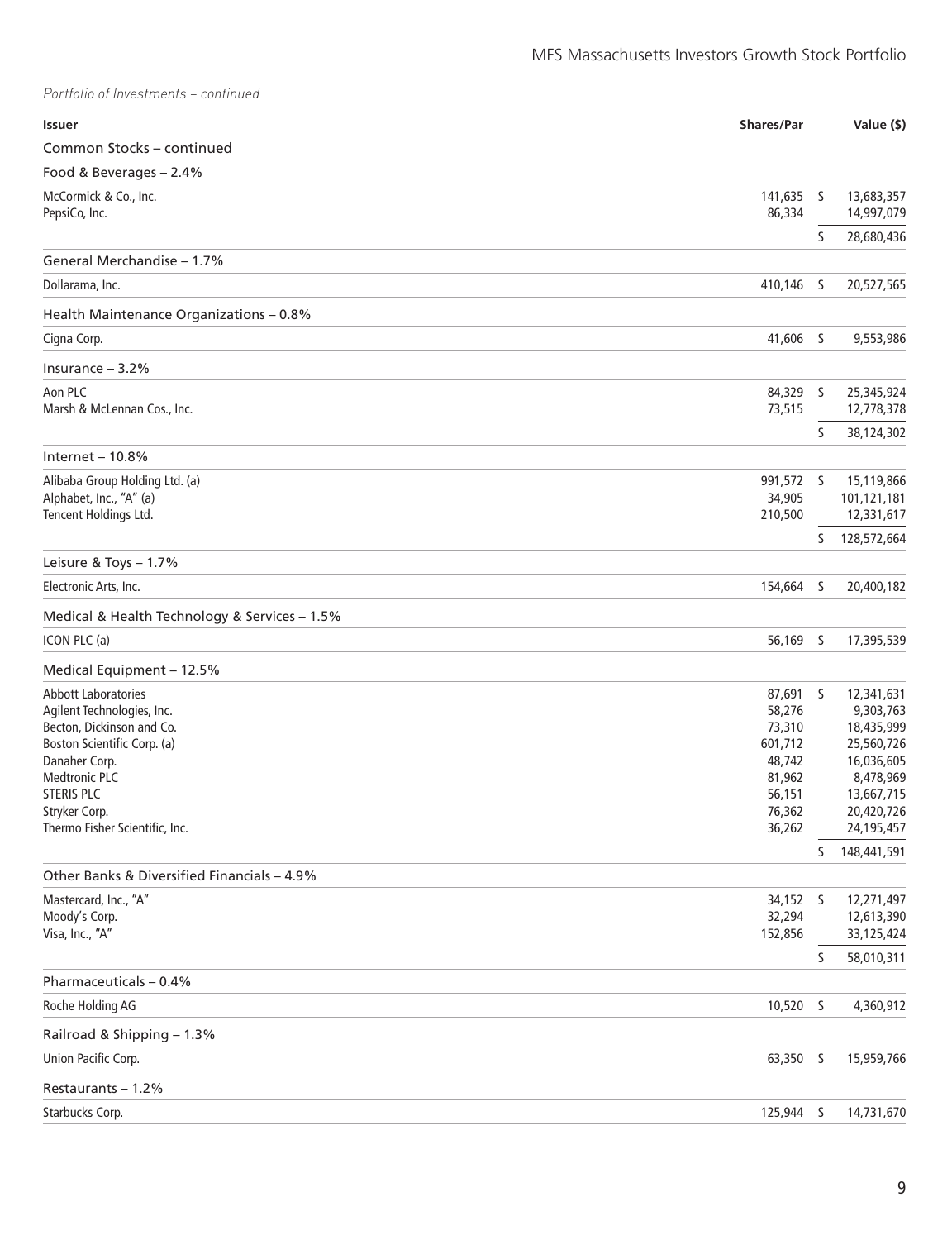#### MFS Massachusetts Investors Growth Stock Portfolio

| Portfolio of Investments - continued |
|--------------------------------------|
|--------------------------------------|

| <b>Issuer</b>                                                                      | <b>Shares/Par</b> |    | Value (\$)      |
|------------------------------------------------------------------------------------|-------------------|----|-----------------|
| Common Stocks - continued                                                          |                   |    |                 |
| Specialty Stores - 2.2%                                                            |                   |    |                 |
| Ross Stores, Inc.                                                                  | 127,995           | S  | 14,627,269      |
| TJX Cos., Inc.                                                                     | 159,633           |    | 12,119,337      |
|                                                                                    |                   |    | 26,746,606      |
| Telecommunications - Wireless – 2.0%                                               |                   |    |                 |
| American Tower Corp., REIT                                                         | 80,535            | S  | 23,556,488      |
| Utilities - Electric Power – 0.9%                                                  |                   |    |                 |
| Xcel Energy, Inc.                                                                  | 154,142           | S  | 10,435,413      |
| Total Common Stocks (Identified Cost, \$519,704,911)                               |                   |    | \$1,185,833,389 |
| Investment Companies $(h) - 0.4\%$                                                 |                   |    |                 |
| Money Market Funds - 0.4%                                                          |                   |    |                 |
| MFS Institutional Money Market Portfolio, 0.07% (v) (Identified Cost, \$4,764,975) | 4,764,975         | s. | 4,764,975       |
| Other Assets, Less Liabilities $-$ (0.1)%                                          |                   |    | (597, 264)      |
| <b>Net Assets - 100.0%</b>                                                         |                   |    | \$1,190,001,100 |

(a) Non-income producing security.

(h) An affiliated issuer, which may be considered one in which the fund owns 5% or more of the outstanding voting securities, or a company which is under common control. At period end, the aggregate values of the fund's investments in affiliated issuers and in unaffiliated issuers were \$4,764,975 and \$1,185,833,389, respectively.

(v) Affiliated issuer that is available only to investment companies managed by MFS. The rate quoted for the MFS Institutional Money Market Portfolio is the annualized seven-day yield of the fund at period end.

The following abbreviations are used in this report and are defined:

ADR American Depositary Receipt

REIT Real Estate Investment Trust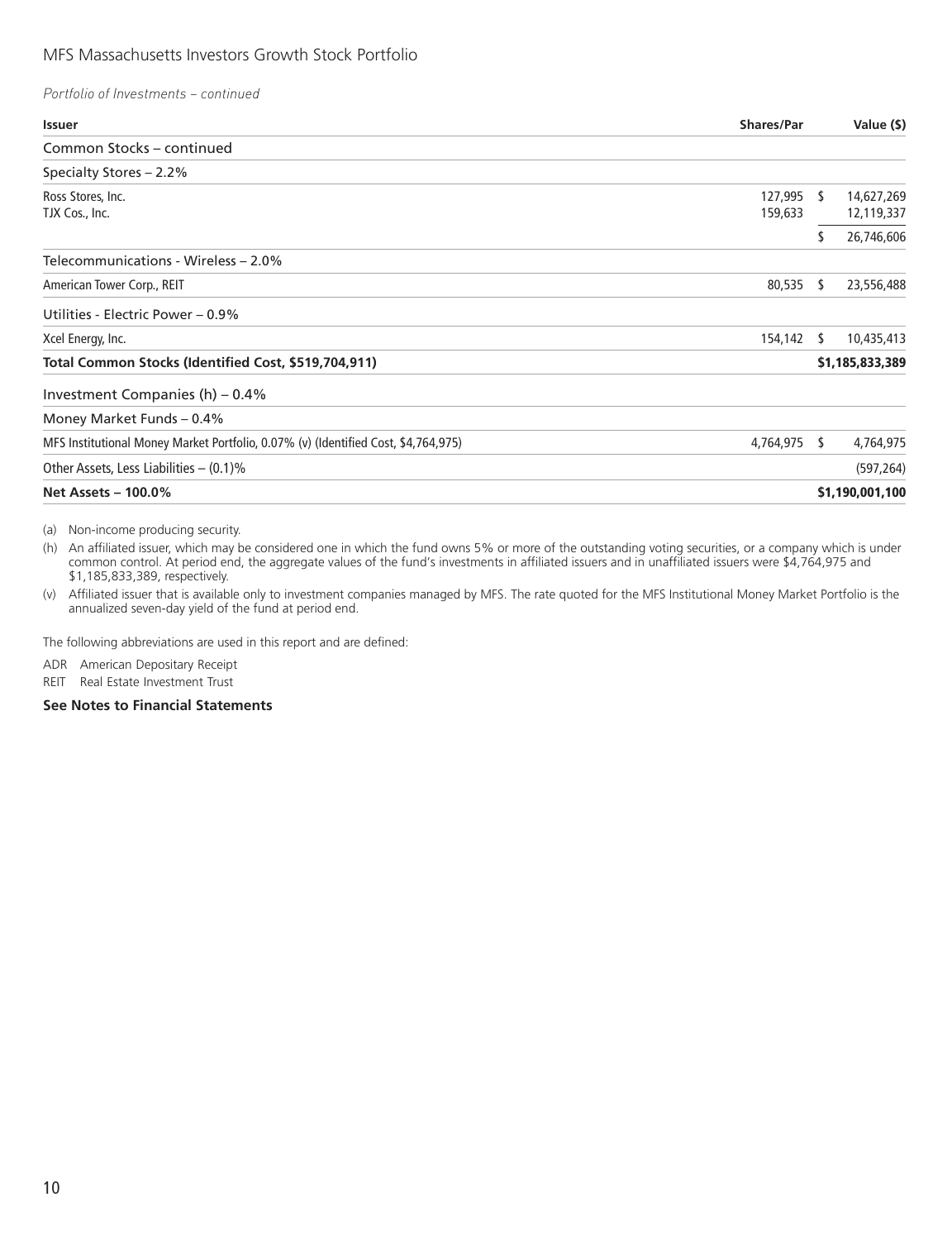## <span id="page-12-0"></span>**FINANCIAL STATEMENTS | STATEMENT OF ASSETS AND LIABILITIES**

This statement represents your fund's balance sheet, which details the assets and liabilities comprising the total value of the fund.

#### **At 12/31/21**

| <b>Assets</b>                                                                  |                 |
|--------------------------------------------------------------------------------|-----------------|
| Investments in unaffiliated issuers, at value (identified cost, \$519,704,911) | \$1,185,833,389 |
| Investments in affiliated issuers, at value (identified cost, \$4,764,975)     | 4,764,975       |
| Receivables for                                                                |                 |
| Fund shares sold                                                               | 158,270         |
| <b>Dividends</b>                                                               | 712,187         |
| Other assets                                                                   | 4,717           |
| Total assets                                                                   | \$1,191,473,538 |
| <b>Liabilities</b>                                                             |                 |
| Payables for                                                                   |                 |
| Fund shares reacquired                                                         | \$1,276,649     |
| Payable to affiliates                                                          |                 |
| Investment adviser                                                             | 47,073          |
| Administrative services fee                                                    | 932             |
| Shareholder servicing costs                                                    | 241             |
| Distribution and/or service fees                                               | 6,533           |
| Payable for independent Trustees' compensation                                 | 326             |
| Accrued expenses and other liabilities                                         | 140,684         |
| <b>Total liabilities</b>                                                       | \$1,472,438     |
| Net assets                                                                     | \$1,190,001,100 |
| Net assets consist of                                                          |                 |
| Paid-in capital                                                                | \$393,514,043   |
| Total distributable earnings (loss)                                            | 796,487,057     |
| Net assets                                                                     | \$1,190,001,100 |
| Shares of beneficial interest outstanding                                      | 43,479,214      |

|                      | Net assets    | <b>Shares</b><br>outstanding | Net asset value<br>per share |
|----------------------|---------------|------------------------------|------------------------------|
| <b>Initial Class</b> | \$714,523,518 | 25,917,610                   | \$27.57                      |
| Service Class        | 475,477,582   | 17,561,604                   | 27.07                        |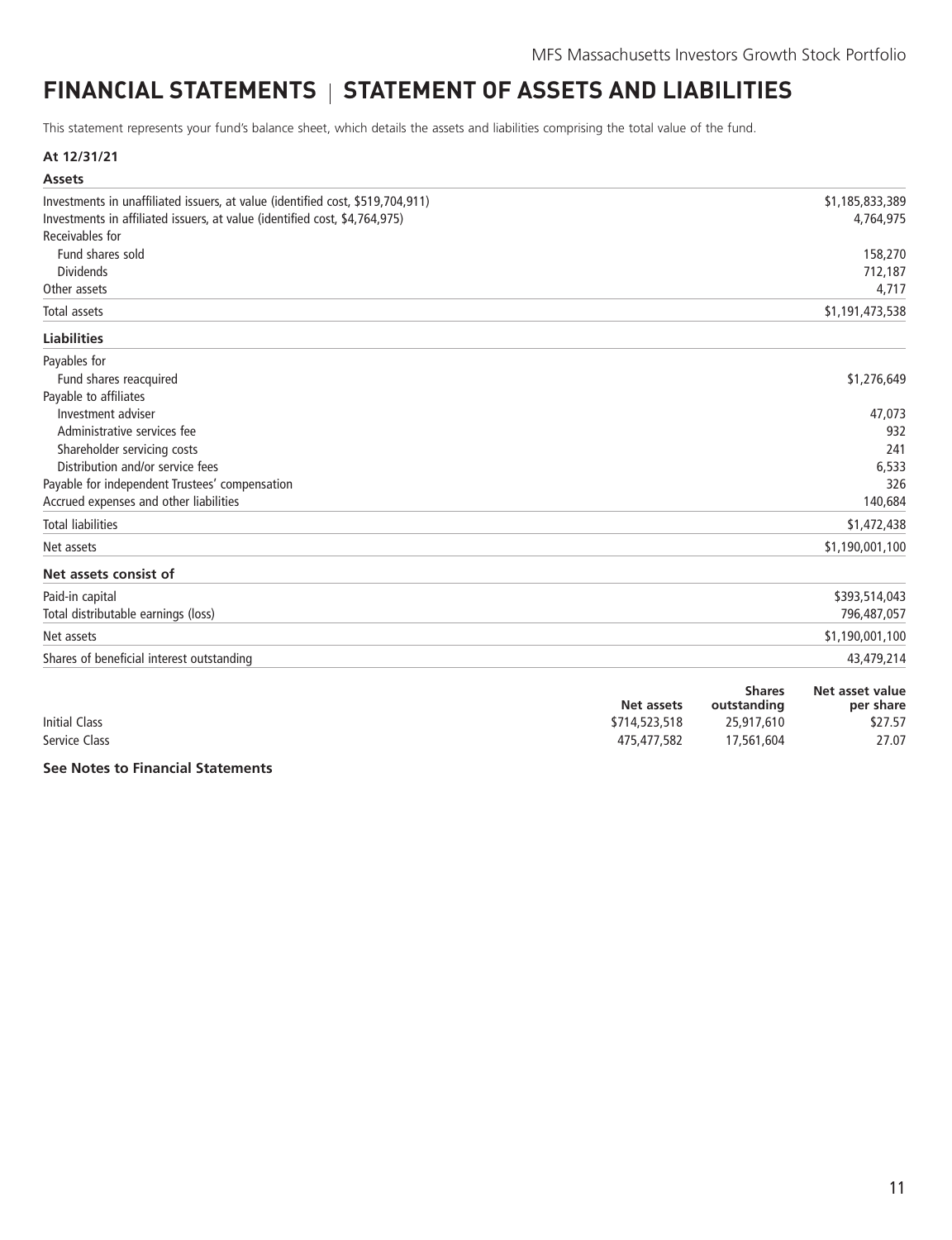### <span id="page-13-0"></span>**FINANCIAL STATEMENTS | STATEMENT OF OPERATIONS**

This statement describes how much your fund earned in investment income and accrued in expenses. It also describes any gains and/or losses generated by fund operations.

#### **Year ended 12/31/21**

| Net investment income (loss)                                                                                                                                                                                                                          |                                                                                                |
|-------------------------------------------------------------------------------------------------------------------------------------------------------------------------------------------------------------------------------------------------------|------------------------------------------------------------------------------------------------|
| Income<br><b>Dividends</b><br>Other<br>Dividends from affiliated issuers<br>Foreign taxes withheld                                                                                                                                                    | \$10,355,726<br>23,523<br>3,325<br>(102, 032)                                                  |
| Total investment income                                                                                                                                                                                                                               | \$10,280,542                                                                                   |
| Expenses<br>Management fee<br>Distribution and/or service fees<br>Shareholder servicing costs<br>Administrative services fee<br>Independent Trustees' compensation<br>Custodian fee<br>Shareholder communications<br>Audit and tax fees<br>Legal fees | \$8,310,949<br>1,122,562<br>36,819<br>156,799<br>17,345<br>58,414<br>49,940<br>60,650<br>5,607 |
| <b>Miscellaneous</b>                                                                                                                                                                                                                                  | 32,460                                                                                         |
| Total expenses<br>Reduction of expenses by investment adviser                                                                                                                                                                                         | \$9,851,545<br>(142, 883)                                                                      |
| Net expenses                                                                                                                                                                                                                                          | \$9,708,662                                                                                    |
| Net investment income (loss)                                                                                                                                                                                                                          | \$571,880                                                                                      |
| Realized and unrealized gain (loss)                                                                                                                                                                                                                   |                                                                                                |
| Realized gain (loss) (identified cost basis)<br><b>Unaffiliated issuers</b><br>Foreign currency                                                                                                                                                       | \$131,556,932<br>21,922                                                                        |
| Net realized gain (loss)                                                                                                                                                                                                                              | \$131,578,854                                                                                  |
| Change in unrealized appreciation or depreciation<br><b>Unaffiliated issuers</b><br>Affiliated issuers<br>Translation of assets and liabilities in foreign currencies                                                                                 | \$126,855,928<br>(1)<br>(5, 435)                                                               |
| Net unrealized gain (loss)                                                                                                                                                                                                                            | \$126,850,492                                                                                  |
| Net realized and unrealized gain (loss)                                                                                                                                                                                                               | \$258,429,346                                                                                  |
| Change in net assets from operations                                                                                                                                                                                                                  | \$259,001,226                                                                                  |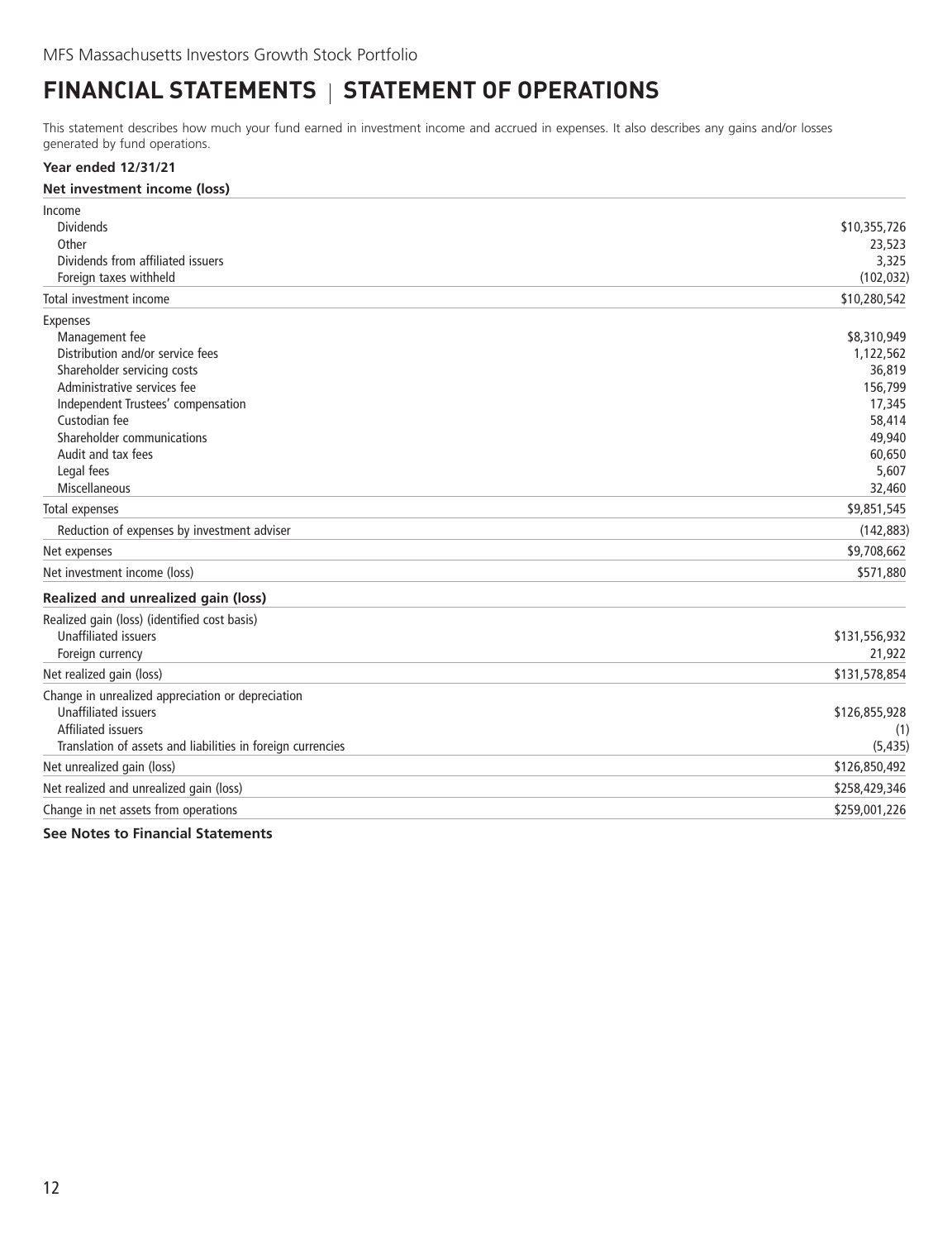### <span id="page-14-0"></span>**FINANCIAL STATEMENTS** | STATEMENTS OF CHANGES IN NET ASSETS

These statements describe the increases and/or decreases in net assets resulting from operations, any distributions, and any shareholder transactions.

|                                                   |                   | Year ended       |
|---------------------------------------------------|-------------------|------------------|
|                                                   | 12/31/21          | 12/31/20         |
| Change in net assets                              |                   |                  |
| <b>From operations</b>                            |                   |                  |
| Net investment income (loss)                      | \$571,880         | \$1,639,300      |
| Net realized gain (loss)                          | 131,578,854       | 146,310,591      |
| Net unrealized gain (loss)                        | 126,850,492       | 52,925,899       |
| Change in net assets from operations              | \$259,001,226     | \$200,875,790    |
| Total distributions to shareholders               | \$(148, 535, 842) | \$(96, 440, 810) |
| Change in net assets from fund share transactions | \$9,979,941       | \$(40, 476, 255) |
| Total change in net assets                        | \$120,445,325     | \$63,958,725     |
| Net assets                                        |                   |                  |
| At beginning of period                            | 1,069,555,775     | 1,005,597,050    |
| At end of period                                  | \$1,190,001,100   | \$1,069,555,775  |
| See Notes to Financial Statements                 |                   |                  |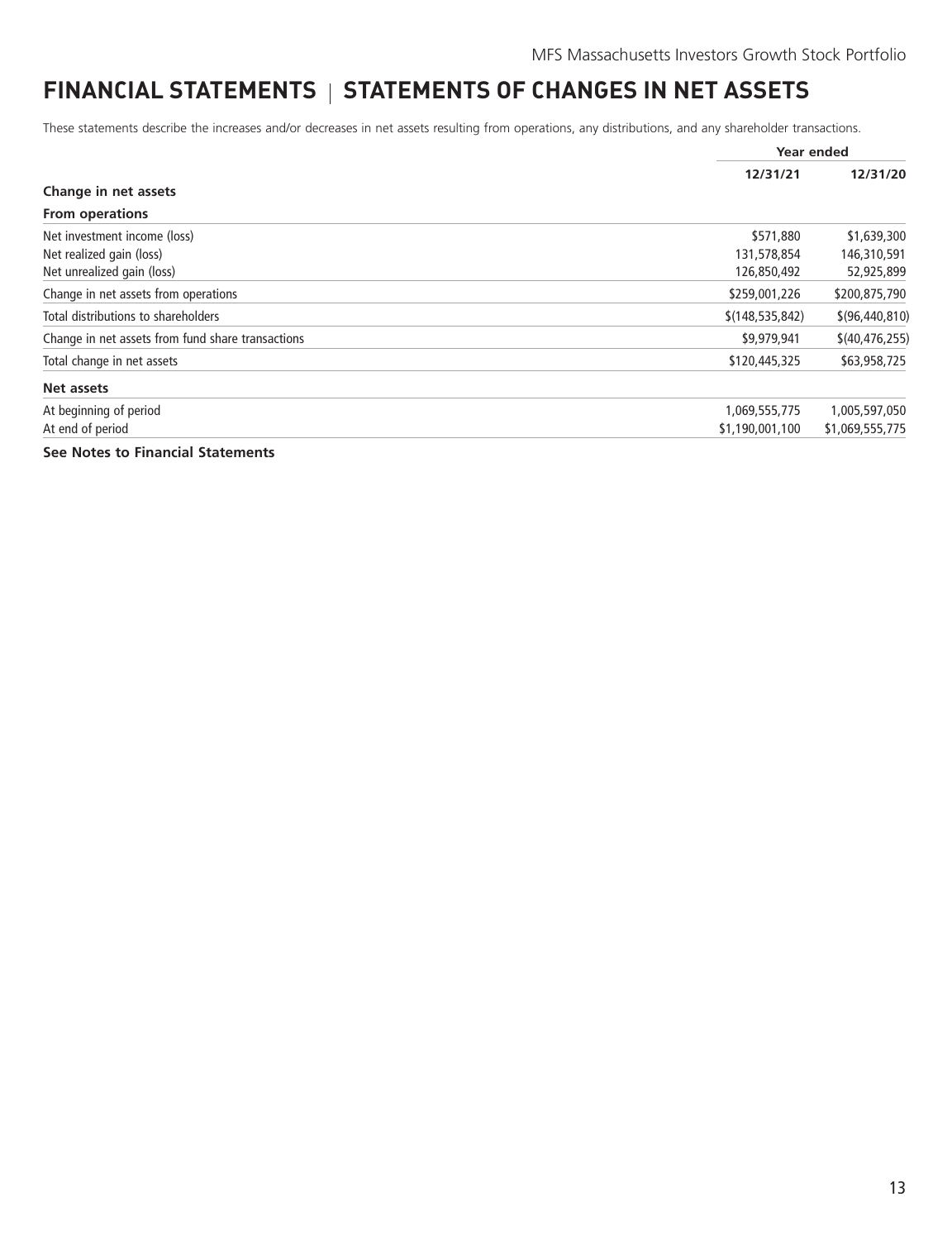## <span id="page-15-0"></span>**FINANCIAL STATEMENTS FINANCIAL HIGHLIGHTS**

The financial highlights table is intended to help you understand the fund's financial performance for the past 5 years. Certain information reflects financial results for a single fund share. The total returns in the table represent the rate that an investor would have earned (or lost) on an investment in the fund share class (assuming reinvestment of all distributions) held for the entire period.

| <b>Initial Class</b>                                         | Year ended          |                     |                     |                     |                     |
|--------------------------------------------------------------|---------------------|---------------------|---------------------|---------------------|---------------------|
|                                                              | 12/31/21            | 12/31/20            | 12/31/19            | 12/31/18            | 12/31/17            |
| Net asset value, beginning of period                         | \$25.06             | \$22.58             | \$17.60             | \$18.60             | \$15.38             |
| Income (loss) from investment operations                     |                     |                     |                     |                     |                     |
| Net investment income (loss) (d)                             | \$0.04              | \$0.06              | \$0.11              | \$0.13              | \$0.11              |
| Net realized and unrealized gain (loss)                      | 6.24                | 4.80                | 6.71                | 0.16                | 4.16                |
| Total from investment operations                             | \$6.28              | \$4.86              | \$6.82              | \$0.29              | \$4.27              |
| Less distributions declared to shareholders                  |                     |                     |                     |                     |                     |
| From net investment income                                   | \$(0.07)            | \$(0.11)            | \$(0.13)            | \$(0.12)            | \$(0.12)            |
| From net realized gain                                       | (3.70)              | (2.27)              | (1.71)              | (1.17)              | (0.93)              |
| Total distributions declared to shareholders                 | \$(3.77)            | \$(2.38)            | \$(1.84)            | \$(1.29)            | \$(1.05)            |
| Net asset value, end of period (x)                           | \$27.57             | \$25.06             | \$22.58             | \$17.60             | \$18.60             |
| Total return $(\%) (k)(r)(s)(x)$                             | 25.97               | 22.53               | 39.95               | 0.81                | 28.42               |
| Ratios (%) (to average net assets)                           |                     |                     |                     |                     |                     |
| and Supplemental data:                                       |                     |                     |                     |                     |                     |
| Expenses before expense reductions                           | 0.78                | 0.79                | 0.79                | 0.80                | 0.81                |
| Expenses after expense reductions                            | 0.76                | 0.78                | 0.78                | 0.79                | 0.80                |
| Net investment income (loss)<br>Portfolio turnover           | 0.15<br>15          | 0.27<br>33          | 0.51<br>22          | 0.65<br>23          | 0.66<br>21          |
| Net assets at end of period (000 omitted)                    | \$714,524           | \$641,267           | \$603,369           | \$493,783           | \$562,471           |
|                                                              |                     |                     |                     |                     |                     |
| <b>Service Class</b>                                         |                     |                     | Year ended          |                     |                     |
| Net asset value, beginning of period                         | 12/31/21<br>\$24.67 | 12/31/20<br>\$22.27 | 12/31/19<br>\$17.38 | 12/31/18<br>\$18.38 | 12/31/17<br>\$15.21 |
| Income (loss) from investment operations                     |                     |                     |                     |                     |                     |
| Net investment income (loss) (d)                             | \$(0.03)            | \$0.00(w)           | \$0.05              | \$0.08              | \$0.07              |
| Net realized and unrealized gain (loss)                      | 6.14                | 4.72                | 6.62                | 0.16                | 4.10                |
| Total from investment operations                             | \$6.11              | \$4.72              | \$6.67              | \$0.24              | \$4.17              |
| Less distributions declared to shareholders                  |                     |                     |                     |                     |                     |
| From net investment income                                   | \$(0.01)            | \$(0.05)            | \$(0.07)            | \$(0.07)            | \$(0.07)            |
| From net realized gain                                       | (3.70)              | (2.27)              | (1.71)              | (1.17)              | (0.93)              |
| Total distributions declared to shareholders                 | \$(3.71)            | \$(2.32)            | \$(1.78)            | \$(1.24)            | \$(1.00)            |
| Net asset value, end of period (x)                           | \$27.07             | \$24.67             | \$22.27             | \$17.38             | \$18.38             |
| Total return $(\%) (k)(r)(s)(x)$                             | 25.66               | 22.20               | 39.58               | 0.58                | 28.10               |
| Ratios (%) (to average net assets)<br>and Supplemental data: |                     |                     |                     |                     |                     |
| Expenses before expense reductions                           | 1.03                | 1.04                | 1.04                | 1.05                | 1.06                |
| Expenses after expense reductions                            | 1.01                | 1.03                | 1.03                | 1.04                | 1.05                |
| Net investment income (loss)                                 | (0.10)              | 0.02                | 0.26                | 0.40                | 0.41                |
| Portfolio turnover                                           | 15                  | 33                  | 22                  | 23                  | 21                  |
| Net assets at end of period (000 omitted)                    | \$475,478           | \$428,289           | \$402,228           | \$319,950           | \$369,950           |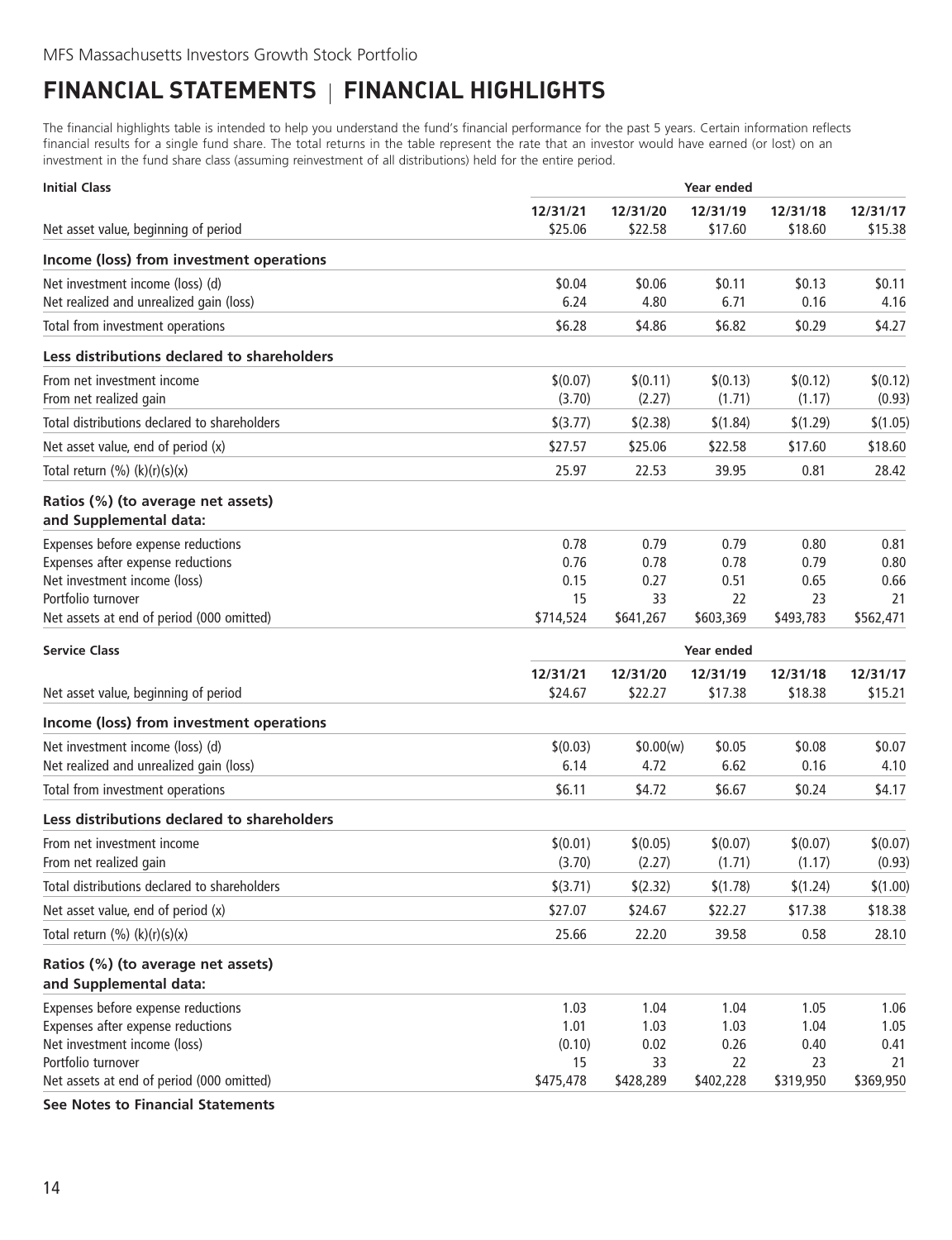#### *Financial Highlights - continued*

- (d) Per share data is based on average shares outstanding.
- (k) The total return does not reflect expenses that apply to separate accounts. Inclusion of these charges would reduce the total return figures for all periods shown.
- (r) Certain expenses have been reduced without which performance would have been lower.
- (s) From time to time the fund may receive proceeds from litigation settlements, without which performance would be lower.
- (w) Per share amount was less than \$0.01.
- (x) The net asset values and total returns have been calculated on net assets which include adjustments made in accordance with U.S. generally accepted accounting principles required at period end for financial reporting purposes.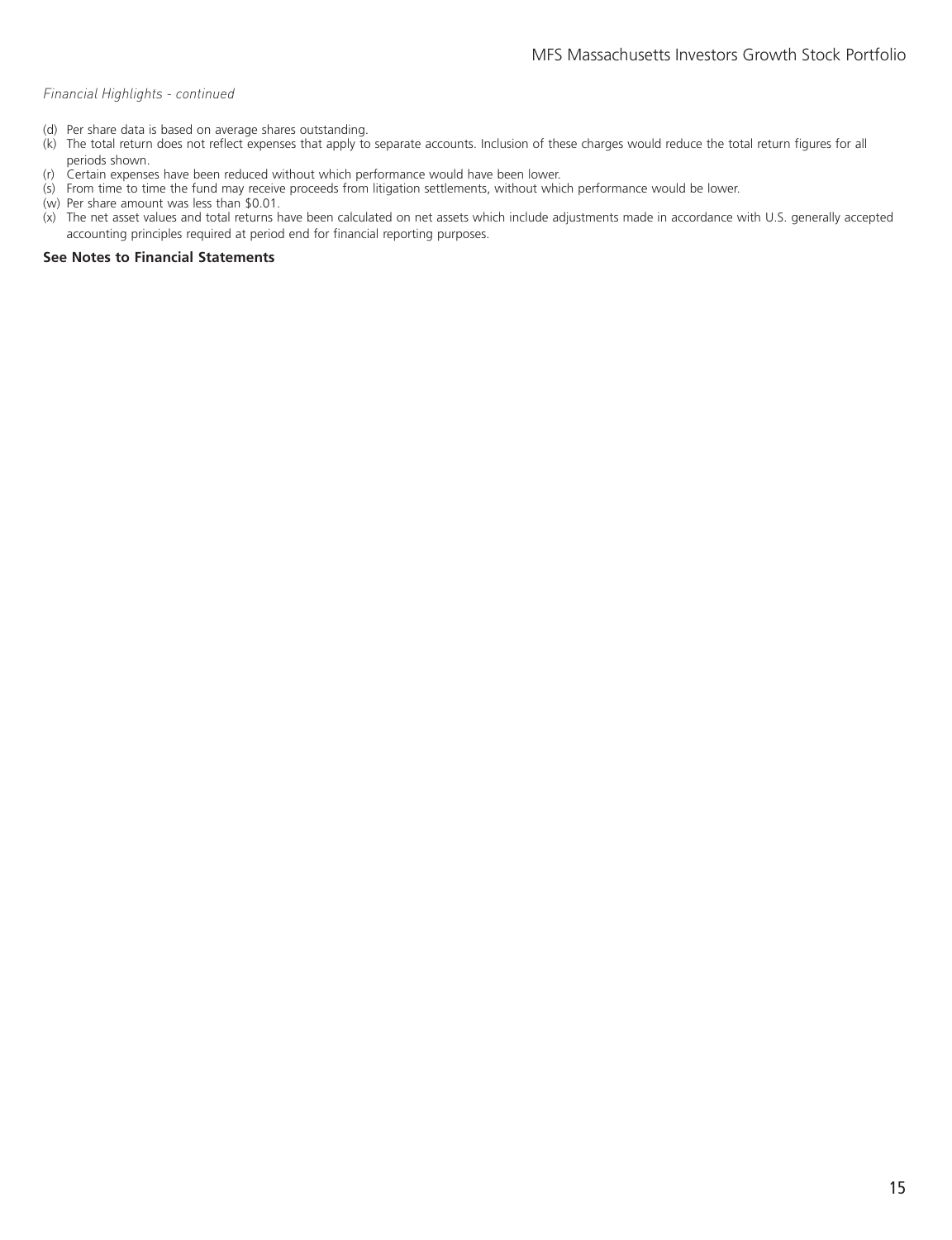### <span id="page-17-0"></span>**NOTES TO FINANCIAL STATEMENTS**

#### **(1) Business and Organization**

MFS Massachusetts Investors Growth Stock Portfolio (the fund) is a diversified series of MFS Variable Insurance Trust II (the trust). The trust is organized as a Massachusetts business trust and is registered under the Investment Company Act of 1940, as amended, as an open-end management investment company. The shareholders of each series of the trust are separate accounts of insurance companies, which offer variable annuity and/or life insurance products, and qualified retirement and pension plans.

The fund is an investment company and accordingly follows the investment company accounting and reporting guidance of the Financial Accounting Standards Board (FASB) Accounting Standards Codification Topic 946 Financial Services - Investment Companies.

#### **(2) Significant Accounting Policies**

**General** — The preparation of financial statements in conformity with U.S. generally accepted accounting principles requires management to make estimates and assumptions that affect the reported amounts of assets and liabilities, and disclosure of contingent assets and liabilities at the date of the financial statements and the reported amounts of increases and decreases in net assets from operations during the reporting period. Actual results could differ from those estimates. In the preparation of these financial statements, management has evaluated subsequent events occurring after the date of the fund's Statement of Assets and Liabilities through the date that the financial statements were issued.

**Balance Sheet Offsetting** — The fund's accounting policy with respect to balance sheet offsetting is that, absent an event of default by the counterparty or a termination of the agreement, the International Swaps and Derivatives Association (ISDA) Master Agreement, or similar agreement, does not result in an offset of reported amounts of financial assets and financial liabilities in the Statement of Assets and Liabilities across transactions between the fund and the applicable counterparty. The fund's right to setoff may be restricted or prohibited by the bankruptcy or insolvency laws of the particular jurisdiction to which a specific master netting agreement counterparty is subject. Balance sheet offsetting disclosures, to the extent applicable to the fund, have been included in the fund's Significant Accounting Policies note under the captions for each of the fund's in-scope financial instruments and transactions.

**Investment Valuations** — Equity securities, including restricted equity securities, are generally valued at the last sale or official closing price on their primary market or exchange as provided by a third-party pricing service. Equity securities, for which there were no sales reported that day, are generally valued at the last quoted daily bid quotation on their primary market or exchange as provided by a third-party pricing service. Short-term instruments with a maturity at issuance of 60 days or less may be valued at amortized cost, which approximates market value. Open-end investment companies are generally valued at net asset value per share. Securities and other assets generally valued on the basis of information from a third-party pricing service may also be valued at a broker/dealer bid quotation. In determining values, third-party pricing services can utilize both transaction data and market information such as yield, quality, coupon rate, maturity, type of issue, trading characteristics, and other market data. The values of foreign securities and other assets and liabilities expressed in foreign currencies are converted to U.S. dollars using the mean of bid and asked prices for rates provided by a third-party pricing service.

The Board of Trustees has delegated primary responsibility for determining or causing to be determined the value of the fund's investments (including any fair valuation) to the adviser pursuant to valuation policies and procedures approved by the Board. If the adviser determines that reliable market quotations are not readily available, investments are valued at fair value as determined in good faith by the adviser in accordance with such procedures under the oversight of the Board of Trustees. Under the fund's valuation policies and procedures, market quotations are not considered to be readily available for most types of debt instruments and floating rate loans and many types of derivatives. These investments are generally valued at fair value based on information from third-party pricing services. In addition, investments may be valued at fair value if the adviser determines that an investment's value has been materially affected by events occurring after the close of the exchange or market on which the investment is principally traded (such as foreign exchange or market) and prior to the determination of the fund's net asset value, or after the halt of trading of a specific security where trading does not resume prior to the close of the exchange or market on which the security is principally traded. Events that occur after foreign markets close (such as developments in foreign markets and significant movements in the U.S. markets) and prior to the determination of the fund's net asset value may be deemed to have a material effect on the value of securities traded in foreign markets. Accordingly, the fund's foreign equity securities may often be valued at fair value. The adviser generally relies on third-party pricing services or other information (such as the correlation with price movements of similar securities in the same or other markets; the type, cost and investment characteristics of the security; the business and financial condition of the issuer; and trading and other market data) to assist in determining whether to fair value and at what value to fair value an investment. The value of an investment for purposes of calculating the fund's net asset value can differ depending on the source and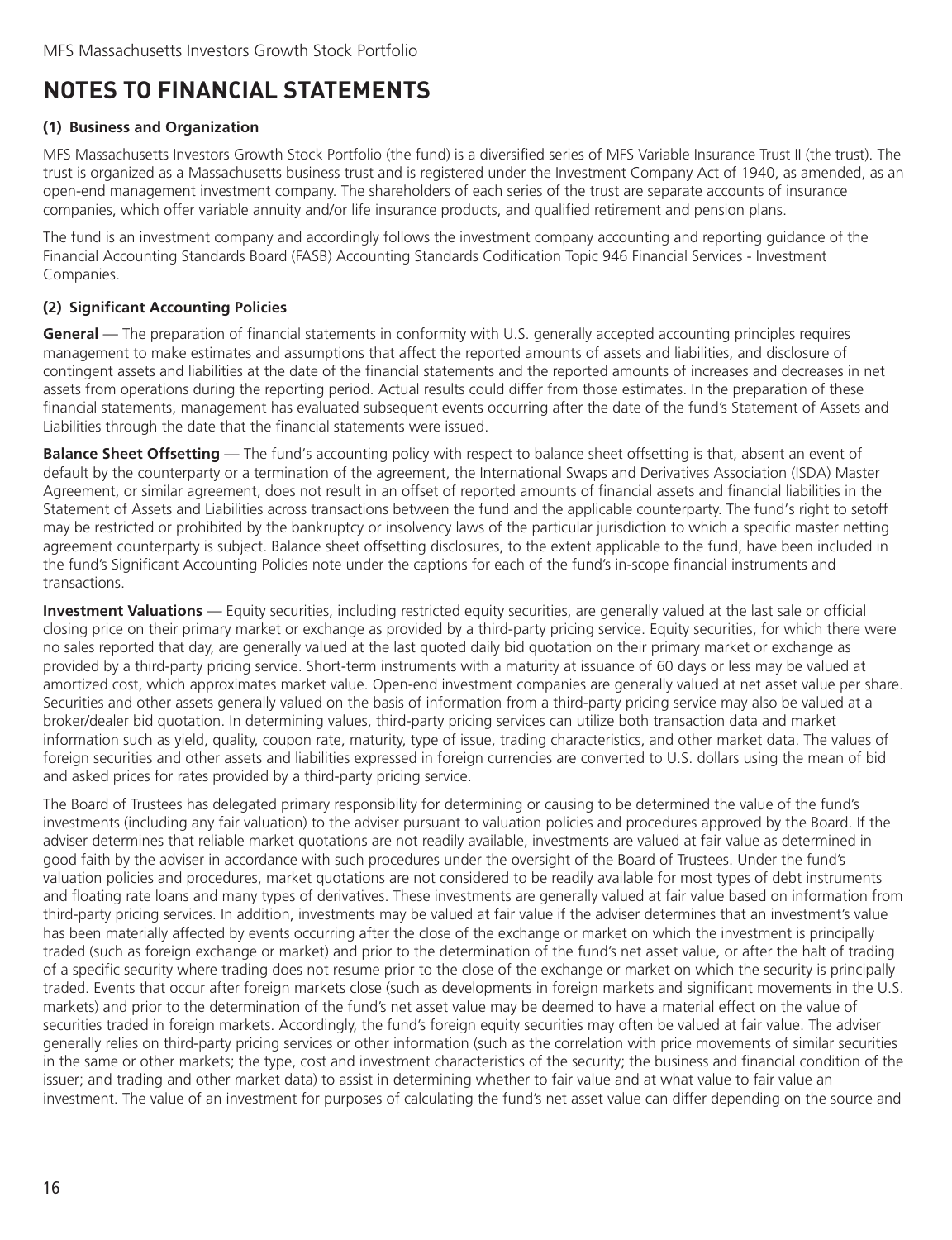#### *Notes to Financial Statements - continued*

method used to determine value. When fair valuation is used, the value of an investment used to determine the fund's net asset value may differ from quoted or published prices for the same investment. There can be no assurance that the fund could obtain the fair value assigned to an investment if it were to sell the investment at the same time at which the fund determines its net asset value per share.

Various inputs are used in determining the value of the fund's assets or liabilities. These inputs are categorized into three broad levels. In certain cases, the inputs used to measure fair value may fall into different levels of the fair value hierarchy. In such cases, an investment's level within the fair value hierarchy is based on the lowest level of input that is significant to the fair value measurement. The fund's assessment of the significance of a particular input to the fair value measurement in its entirety requires judgment, and considers factors specific to the investment. Level 1 includes unadjusted quoted prices in active markets for identical assets or liabilities. Level 2 includes other significant observable market-based inputs (including quoted prices for similar securities, interest rates, prepayment speed, and credit risk). Level 3 includes unobservable inputs, which may include the adviser's own assumptions in determining the fair value of investments. The following is a summary of the levels used as of December 31, 2021 in valuing the fund's assets and liabilities:

| <b>Financial Instruments</b> | Level 1         | Level 2     | Level 3 | Total           |
|------------------------------|-----------------|-------------|---------|-----------------|
| <b>Equity Securities:</b>    |                 |             |         |                 |
| <b>United States</b>         | \$1,081,245,627 | s—          | s—      | \$1,081,245,627 |
| China                        | 27,451,483      |             |         | 27,451,483      |
| Canada                       | 20,527,565      |             |         | 20,527,565      |
| Ireland                      | 17,395,539      |             |         | 17,395,539      |
| Germany                      | 16,421,193      |             |         | 16,421,193      |
| France                       | 9,926,477       |             |         | 9,926,477       |
| Taiwan                       | 8,504,593       |             |         | 8,504,593       |
| Switzerland                  |                 | 4,360,912   |         | 4,360,912       |
| <b>Mutual Funds</b>          | 4,764,975       |             |         | 4,764,975       |
| Total                        | \$1,186,237,452 | \$4,360,912 |         | \$1,190,598,364 |

For further information regarding security characteristics, see the Portfolio of Investments.

**Foreign Currency Translation** — Purchases and sales of foreign investments, income, and expenses are converted into U.S. dollars based upon currency exchange rates prevailing on the respective dates of such transactions or on the reporting date for foreign denominated receivables and payables. Gains and losses attributable to foreign currency exchange rates on sales of securities are recorded for financial statement purposes as net realized gains and losses on investments. Gains and losses attributable to foreign exchange rate movements on receivables, payables, income and expenses are recorded for financial statement purposes as foreign currency transaction gains and losses. That portion of both realized and unrealized gains and losses on investments that results from fluctuations in foreign currency exchange rates is not separately disclosed.

**Indemnifications** — Under the fund's organizational documents, its officers and Trustees may be indemnified against certain liabilities and expenses arising out of the performance of their duties to the fund. Additionally, in the normal course of business, the fund enters into agreements with service providers that may contain indemnification clauses. The fund's maximum exposure under these agreements is unknown as this would involve future claims that may be made against the fund that have not yet occurred.

**Investment Transactions and Income** — Investment transactions are recorded on the trade date. Dividends received in cash are recorded on the ex-dividend date. Certain dividends from foreign securities will be recorded when the fund is informed of the dividend if such information is obtained subsequent to the ex-dividend date. Dividend payments received in additional securities are recorded on the ex-dividend date in an amount equal to the value of the security on such date.

The fund may receive proceeds from litigation settlements. Any proceeds received from litigation involving portfolio holdings are reflected in the Statement of Operations in realized gain/loss if the security has been disposed of by the fund or in unrealized gain/loss if the security is still held by the fund. Any other proceeds from litigation not related to portfolio holdings are reflected as other income in the Statement of Operations.

**Tax Matters and Distributions** — The fund intends to qualify as a regulated investment company, as defined under Subchapter M of the Internal Revenue Code, and to distribute all of its taxable income, including realized capital gains. As a result, no provision for federal income tax is required. The fund's federal tax returns, when filed, will remain subject to examination by the Internal Revenue Service for a three year period. Management has analyzed the fund's tax positions taken on federal and state tax returns for all open tax years and does not believe that there are any uncertain tax positions that require recognition of a tax liability. Foreign taxes, if any, have been accrued by the fund in the accompanying financial statements in accordance with the applicable foreign tax law. Foreign income taxes may be withheld by certain countries in which the fund invests. Additionally, capital gains realized by the fund on securities issued in or by certain foreign countries may be subject to capital gains tax imposed by those countries.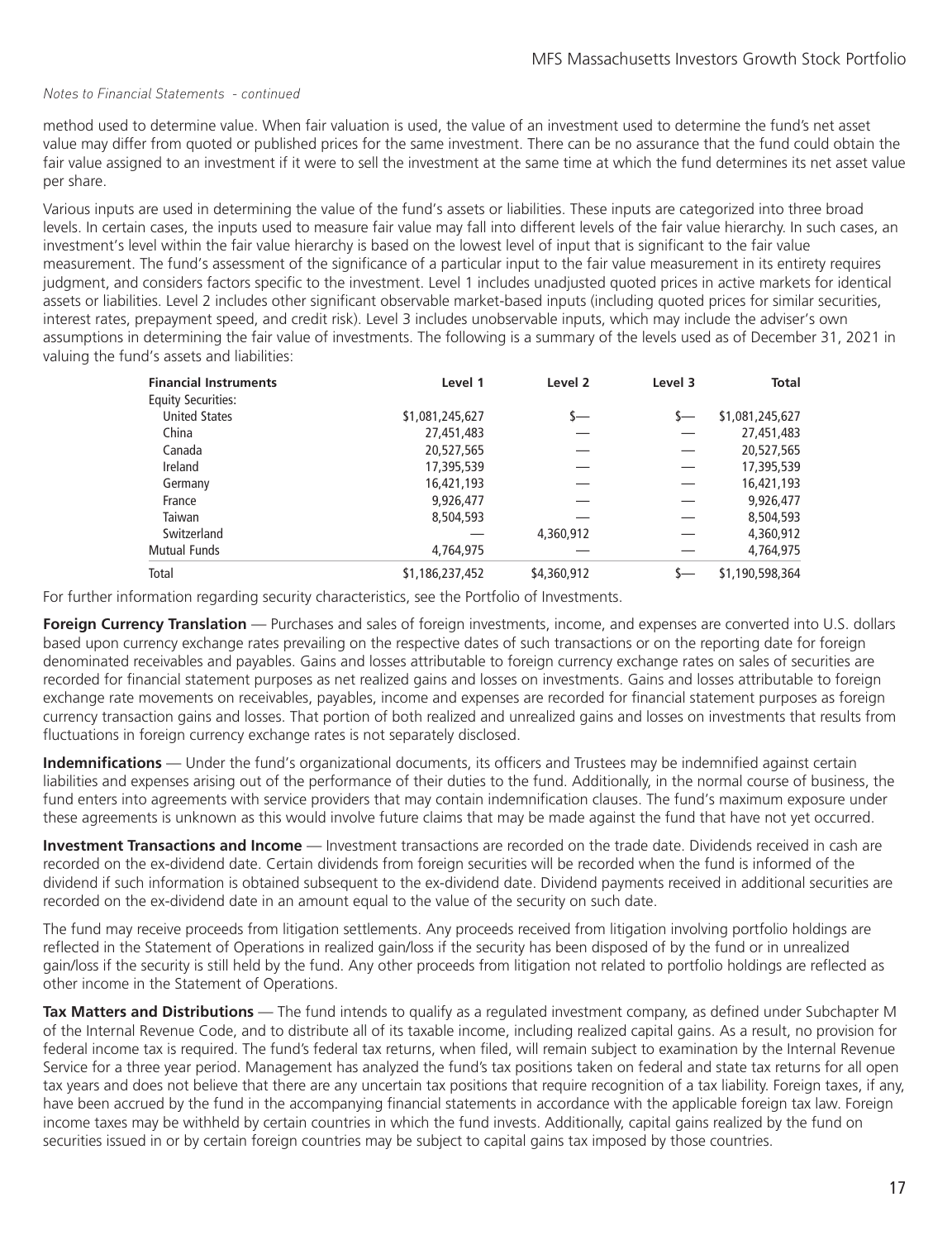#### MFS Massachusetts Investors Growth Stock Portfolio

#### *Notes to Financial Statements - continued*

Distributions to shareholders are recorded on the ex-dividend date. Income and capital gain distributions are determined in accordance with income tax regulations, which may differ from U.S. generally accepted accounting principles. Certain capital accounts in the financial statements are periodically adjusted for permanent differences in order to reflect their tax character. These adjustments have no impact on net assets or net asset value per share. Temporary differences which arise from recognizing certain items of income, expense, gain or loss in different periods for financial statement and tax purposes will reverse at some time in the future.

Book/tax differences primarily relate to wash sale loss deferrals.

The tax character of distributions declared to shareholders for the last two fiscal years is as follows:

|                                                          | Year ended<br>12/31/21 | <b>Year ended</b><br>12/31/20 |
|----------------------------------------------------------|------------------------|-------------------------------|
| Ordinary income (including any short-term capital gains) | \$6,118,487            | \$9,714,474                   |
| Long-term capital gains                                  | 142.417.355            | 86,726,336                    |
| Total distributions                                      | \$148,535,842          | \$96,440,810                  |

The federal tax cost and the tax basis components of distributable earnings were as follows:

| As of 12/31/21                             |               |
|--------------------------------------------|---------------|
| Cost of investments                        | \$525,752,043 |
| Gross appreciation                         | 671,386,477   |
| Gross depreciation                         | (6,540,156)   |
| Net unrealized appreciation (depreciation) | \$664,846,321 |
| Undistributed ordinary income              | 16,601,169    |
| Undistributed long-term capital gain       | 115,033,560   |
| Other temporary differences                | 6,007         |
| Total distributable earnings (loss)        | \$796,487,057 |

**Multiple Classes of Shares of Beneficial Interest** — The fund offers multiple classes of shares, which differ in their respective distribution and/or service fees. The fund's income, realized and unrealized gain (loss), and common expenses are allocated to shareholders based on the daily net assets of each class. Dividends are declared separately for each class. Differences in per share dividend rates are generally due to differences in separate class expenses. The fund's distributions declared to shareholders as reported in the Statements of Changes in Net Assets are presented by class as follows:

|               | Year<br>ended<br>12/31/21 | Year<br>ended<br>12/31/20 |  |
|---------------|---------------------------|---------------------------|--|
| Initial Class | \$89,257,028              | \$58,026,955              |  |
| Service Class | 59,278,814                | 38,413,855                |  |
| Total         | \$148,535,842             | \$96,440,810              |  |

#### **(3) Transactions with Affiliates**

**Investment Adviser** — The fund has an investment advisory agreement with MFS to provide overall investment management and related administrative services and facilities to the fund. The management fee is computed daily and paid monthly at the following annual rates based on the fund's average daily net assets:

| Up to \$1 billion        | 0.75% |
|--------------------------|-------|
| In excess of \$1 billion | 0.65% |

MFS has agreed in writing to reduce its management fee by a specified amount if certain MFS mutual fund assets exceed thresholds agreed to by MFS and the fund's Board of Trustees. For the year ended December 31, 2021, this management fee reduction amounted to \$142,883, which is included in the reduction of total expenses in the Statement of Operations. The management fee incurred for the year ended December 31, 2021 was equivalent to an annual effective rate of 0.73% of the fund's average daily net assets.

The investment adviser has agreed in writing to pay a portion of the fund's total annual operating expenses, excluding interest, taxes, extraordinary expenses, brokerage and transaction costs, and investment-related expenses, such that total annual operating expenses do not exceed 0.82% of average daily net assets for the Initial Class shares and 1.07% of average daily net assets for the Service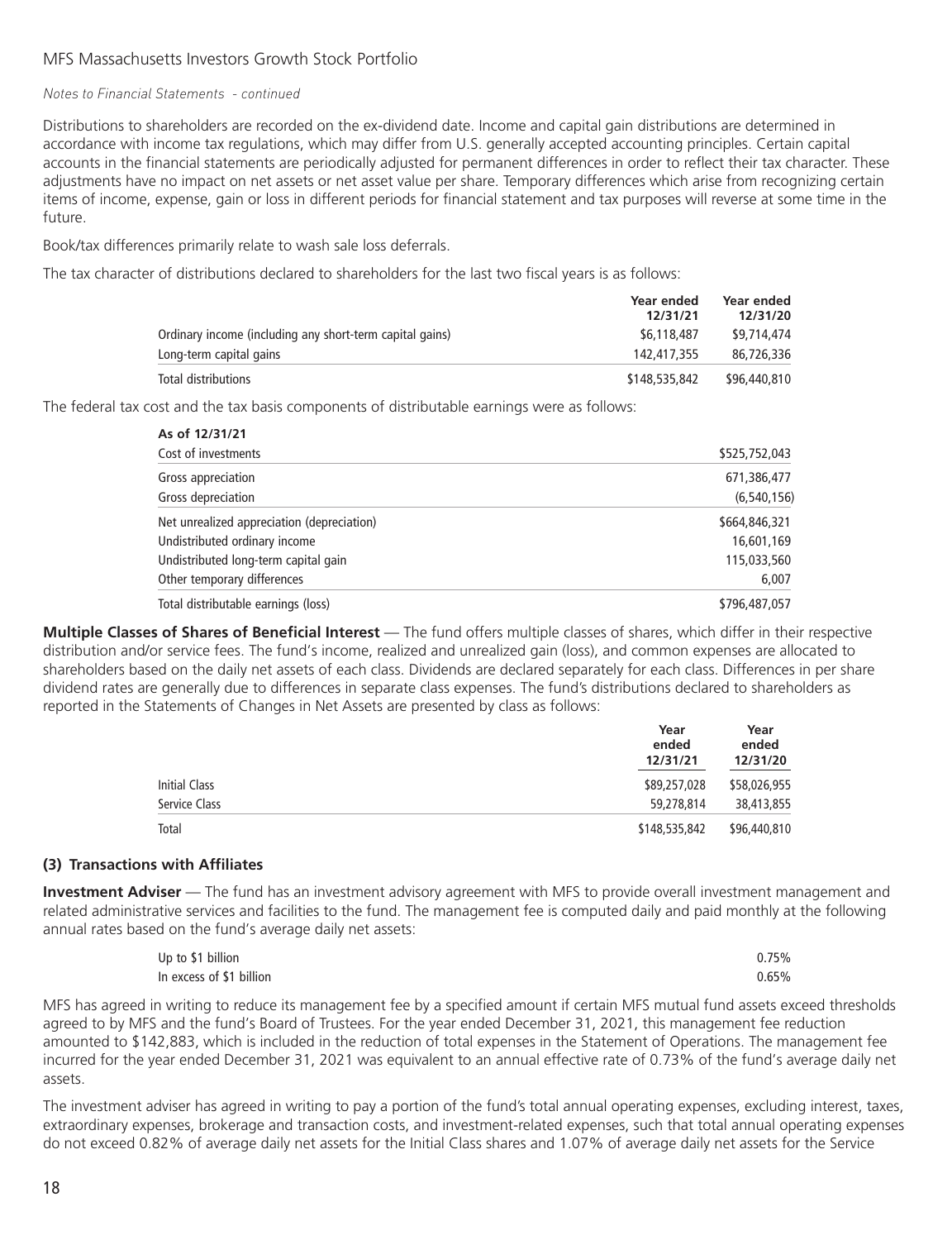#### *Notes to Financial Statements - continued*

Class shares. This written agreement will continue until modified by the fund's Board of Trustees, but such agreement will continue at least until April 30, 2023. For the year ended December 31, 2021, the fund's actual operating expenses did not exceed the limit and therefore, the investment adviser did not pay any portion of the fund's expenses related to this agreement.

**Distributor** — MFS Fund Distributors, Inc. (MFD), a wholly-owned subsidiary of MFS, is the distributor of shares of the fund. The Trustees have adopted a distribution plan for the Service Class shares pursuant to Rule 12b-1 under the Investment Company Act of 1940.

The fund's distribution plan provides that the fund will pay MFD distribution and/or service fees equal to 0.25% per annum of its average daily net assets attributable to Service Class shares as partial consideration for services performed and expenses incurred by MFD and financial intermediaries (including participating insurance companies that invest in the fund to fund variable annuity and variable life insurance contracts, sponsors of qualified retirement and pension plans that invest in the fund, and affiliates of these participating insurance companies and plan sponsors) in connection with the sale and distribution of the Service Class shares. MFD may subsequently pay all, or a portion, of the distribution and/or service fees to financial intermediaries.

**Shareholder Servicing Agent** — MFS Service Center, Inc. (MFSC), a wholly-owned subsidiary of MFS, receives a fee from the fund for its services as shareholder servicing agent. For the year ended December 31, 2021, the fee was \$35,379, which equated to 0.0031% annually of the fund's average daily net assets. MFSC also receives reimbursement from the fund for out-of-pocket expenses paid by MFSC on behalf of the fund. For the year ended December 31, 2021, these costs amounted to \$1,440.

**Administrator** — MFS provides certain financial, legal, shareholder communications, compliance, and other administrative services to the fund. Under an administrative services agreement, the fund reimburses MFS the costs incurred to provide these services. The fund is charged an annual fixed amount of \$17,500 plus a fee based on average daily net assets. The administrative services fee incurred for the year ended December 31, 2021 was equivalent to an annual effective rate of 0.0139% of the fund's average daily net assets.

**Trustees' and Officers' Compensation** — The fund pays compensation to independent Trustees in the form of a retainer, attendance fees, and additional compensation to Board and Committee chairpersons. The fund does not pay compensation directly to Trustees or officers of the fund who are also officers of the investment adviser, all of whom receive remuneration from MFS for their services to the fund. Certain officers and Trustees of the fund are officers or directors of MFS, MFD, and MFSC.

**Other** — The fund invests in the MFS Institutional Money Market Portfolio which is managed by MFS and seeks current income consistent with preservation of capital and liquidity. This money market fund does not pay a management fee to MFS but does incur investment and operating costs.

The fund is permitted to engage in purchase and sale transactions with funds and accounts for which MFS serves as investment adviser or sub-adviser ("cross-trades") pursuant to a policy adopted by the Board of Trustees. This policy has been designed to ensure that cross-trades conducted by the fund comply with Rule 17a-7 under the Investment Company Act of 1940. During the year ended December 31, 2021, the fund engaged in purchase and sale transactions pursuant to this policy, which amounted to \$579,362 and \$5,507,196, respectively. The sales transactions resulted in net realized gains (losses) of \$1,485,174.

The adviser has voluntarily undertaken to reimburse the fund from its own resources on a quarterly basis for the cost of investment research embedded in the cost of the fund's securities trades. This agreement may be rescinded at any time. For the year ended December 31, 2021, this reimbursement amounted to \$23,395, which is included in "Other" income in the Statement of Operations.

#### **(4) Portfolio Securities**

For the year ended December 31, 2021, purchases and sales of investments, other than short-term obligations, aggregated \$169,374,250 and \$302,845,318, respectively.

#### **(5) Shares of Beneficial Interest**

The fund's Declaration of Trust permits the Trustees to issue an unlimited number of full and fractional shares of beneficial interest. Transactions in fund shares were as follows: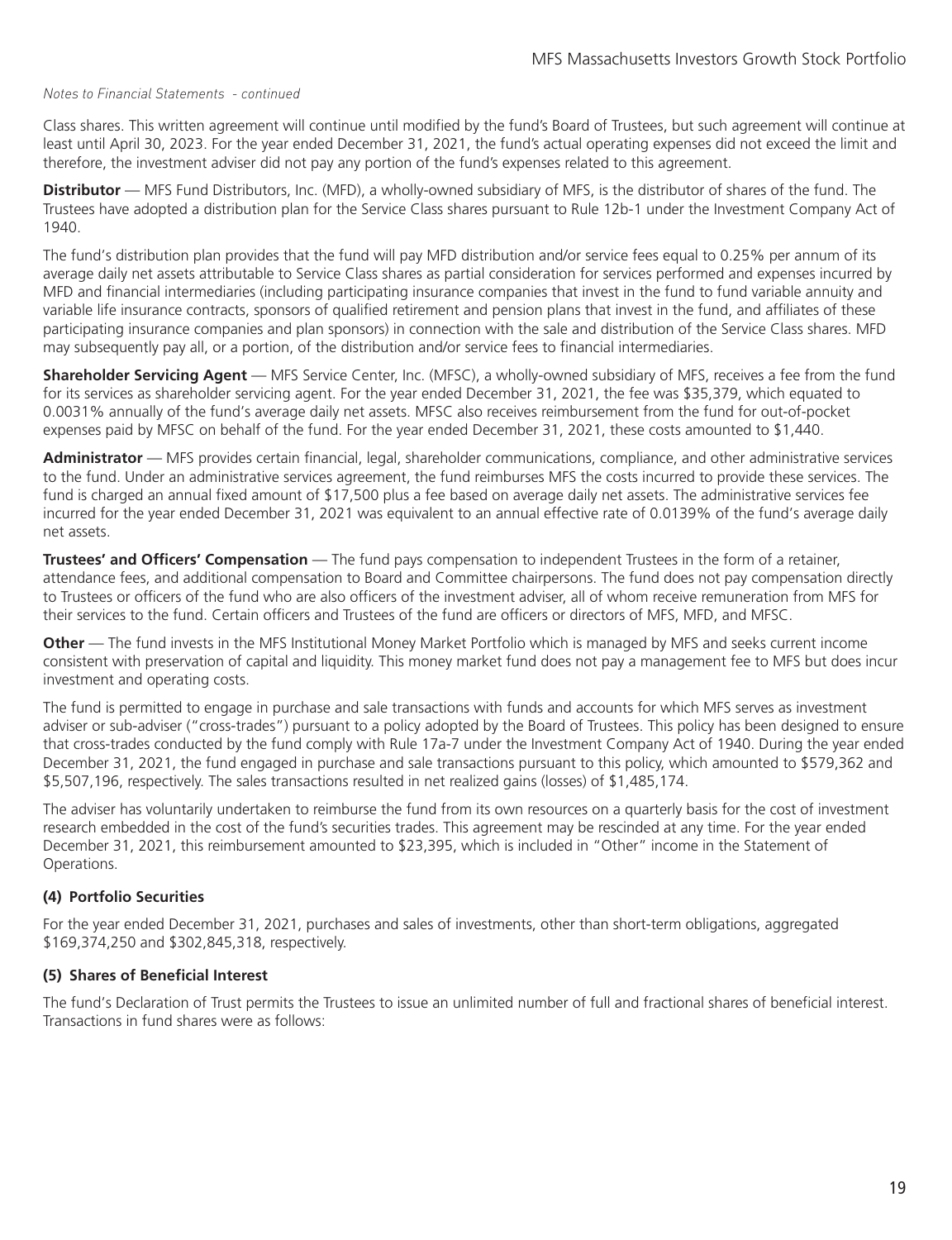#### MFS Massachusetts Investors Growth Stock Portfolio

*Notes to Financial Statements - continued*

|                                                                   |               | Year ended<br>12/31/21 |               | Year ended<br>12/31/20 |
|-------------------------------------------------------------------|---------------|------------------------|---------------|------------------------|
|                                                                   | <b>Shares</b> | Amount                 | <b>Shares</b> | Amount                 |
| Shares sold                                                       |               |                        |               |                        |
| Initial Class                                                     | 301,917       | \$8,152,931            | 536,906       | \$11,499,519           |
| Service Class                                                     | 638,576       | 16,756,952             | 1,322,375     | 28,371,478             |
|                                                                   | 940,493       | \$24,909,883           | 1,859,281     | \$39,870,997           |
| Shares issued to shareholders<br>in reinvestment of distributions |               |                        |               |                        |
| <b>Initial Class</b>                                              | 3,431,643     | \$89,257,028           | 2,538,362     | \$58,026,955           |
| Service Class                                                     | 2,318,295     | 59,278,814             | 1,705,766     | 38,413,855             |
|                                                                   | 5,749,938     | \$148,535,842          | 4,244,128     | \$96,440,810           |
| Shares reacquired                                                 |               |                        |               |                        |
| <b>Initial Class</b>                                              | (3,409,834)   | \$ (91, 134, 490)      | (4,205,948)   | \$(94, 166, 872)       |
| Service Class                                                     | (2,755,500)   | (72, 331, 294)         | (3,730,825)   | (82, 621, 190)         |
|                                                                   | (6, 165, 334) | \$(163, 465, 784)      | (7,936,773)   | \$(176, 788, 062)      |
| Net change                                                        |               |                        |               |                        |
| Initial Class                                                     | 323,726       | \$6,275,469            | (1, 130, 680) | \$(24, 640, 398)       |
| Service Class                                                     | 201,371       | 3,704,472              | (702, 684)    | (15, 835, 857)         |
|                                                                   | 525,097       | \$9,979,941            | (1,833,364)   | \$(40, 476, 255)       |

#### **(6) Line of Credit**

The fund and certain other funds managed by MFS participate in a \$1.25 billion unsecured committed line of credit of which \$1 billion is reserved for use by the fund and certain other MFS U.S. funds. The line of credit is provided by a syndicate of banks under a credit agreement. Borrowings may be made for temporary financing needs. Interest is charged to each fund, based on its borrowings, generally at a rate equal to the highest of one month LIBOR, the Federal Funds Effective Rate and the Overnight Bank Funding Rate, plus an agreed upon spread. A commitment fee, based on the average daily, unused portion of the committed line of credit, is allocated among the participating funds. In addition, the fund and other funds managed by MFS have established unsecured uncommitted borrowing arrangements with certain banks for temporary financing needs. Interest is charged to each fund, based on its borrowings, at rates equal to customary reference rates plus an agreed upon spread. For the year ended December 31, 2021, the fund's commitment fee and interest expense were \$3,718 and \$0, respectively, and are included in "Miscellaneous" expense in the Statement of Operations.

#### **(7) Investments in Affiliated Issuers**

An affiliated issuer may be considered one in which the fund owns 5% or more of the outstanding voting securities, or a company which is under common control. For the purposes of this report, the following were affiliated issuers:

| <b>Affiliated Issuers</b>                          | <b>Beginning</b><br>Value | <b>Purchases</b> | <b>Sales</b><br><b>Proceeds</b> | <b>Realized</b><br>Gain<br>(Loss) | Change in<br><b>Unrealized</b><br>Appreciation<br>or<br><b>Depreciation</b> | <b>Ending</b><br>Value                      |
|----------------------------------------------------|---------------------------|------------------|---------------------------------|-----------------------------------|-----------------------------------------------------------------------------|---------------------------------------------|
| <b>MFS Institutional Money Market</b><br>Portfolio | \$8,618,176               | \$165,467,990    | \$169,321,190                   | s—                                | \$(1)                                                                       | \$4,764,975                                 |
| <b>Affiliated Issuers</b>                          |                           |                  |                                 |                                   | <b>Dividend</b><br>Income                                                   | <b>Capital Gain</b><br><b>Distributions</b> |
| MFS Institutional Money Market Portfolio           |                           |                  |                                 |                                   | \$3,325                                                                     | $S-$                                        |

#### **(8) Impacts of COVID-19**

The pandemic related to the global spread of novel coronavirus disease (COVID-19), which was first detected in December 2019, has resulted in significant disruptions to global business activity and the global economy, as well as the economies of individual countries, the financial performance of individual companies and sectors, and the securities and commodities markets in general. Multiple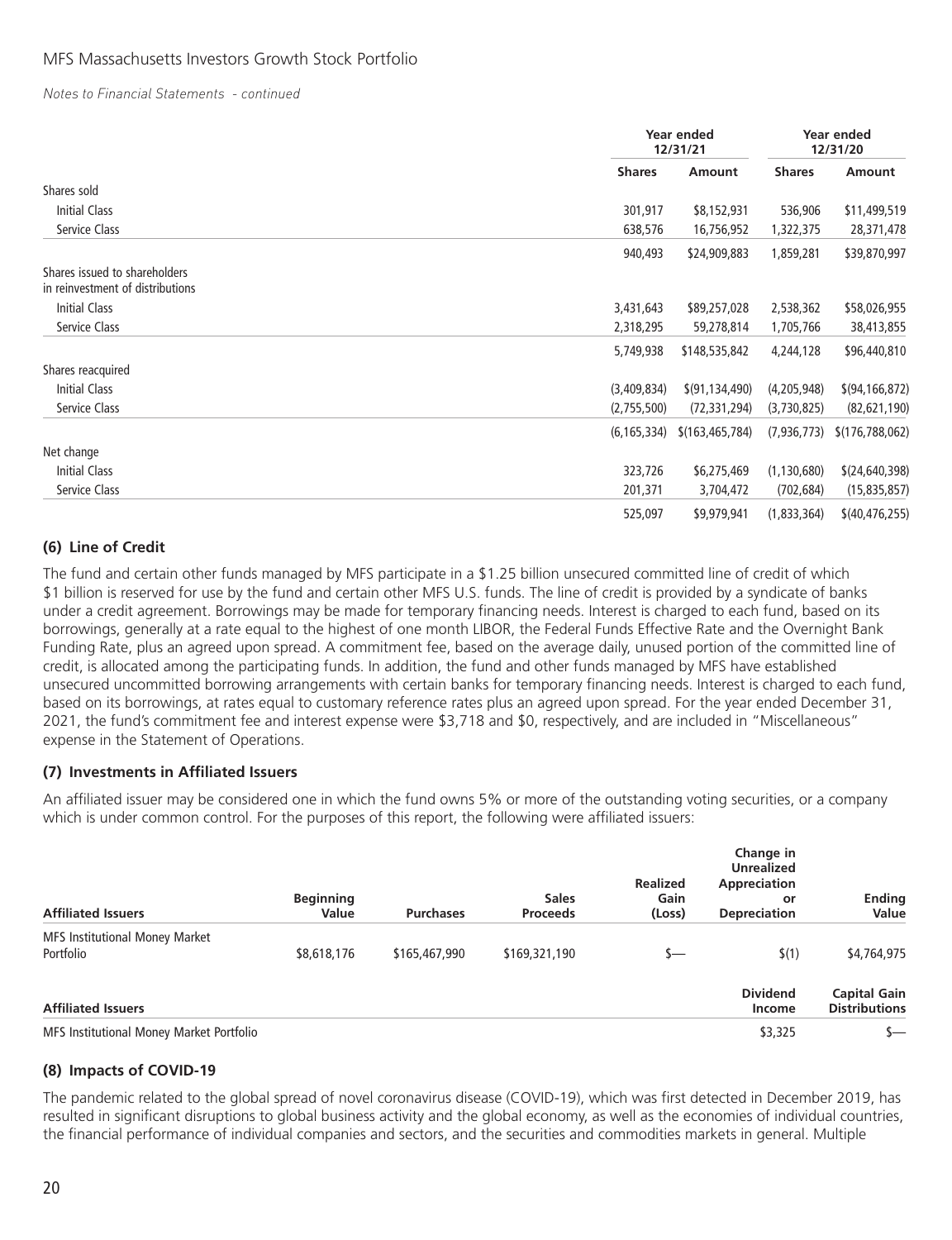#### *Notes to Financial Statements - continued*

surges in cases globally, the availability and widespread adoption of vaccines, and the emergence of variant strains of the virus continue to create uncertainty as to the future and long-term impacts resulting from the pandemic including impacts to the prices and liquidity of the fund's investments and the fund's performance.

#### **(9) LIBOR Transition**

Certain of the fund's investments, including its investments in derivatives, as well as any debt issued by the fund and other contractual arrangements of the fund may be based on reference interest rates such as the London Interbank Offered Rate ("LIBOR"). In 2017, the regulatory authority that oversees financial services firms in the United Kingdom announced plans to transition away from LIBOR by the end of 2021. In March 2021, the administrator of LIBOR announced the extension of the publication of the more commonly used U.S. dollar LIBOR settings to the end of June 2023. Although the full impacts of the transition away from LIBOR are not fully known, the transition may result in, among other things, an increase in volatility or illiquidity of the markets for instruments that currently rely on LIBOR to determine interest rates and this could have an adverse impact on the fund's performance. With respect to the fund's accounting for investments, including its investments in derivatives, as well as any debt issued by the fund and other contractual arrangements of the fund that undergo reference rate-related modifications as a result of the transition, management will rely upon the relief provided by FASB Codification Topic 848 – Reference Rate Reform (Topic 848). The guidance in Topic 848 permits the fund to disregard the GAAP accounting requirements around certain contract modifications resulting from the LIBOR transition such that for contracts considered in scope, the fund can account for those modified contracts as a continuation of the existing contracts. While the cessation of the one-week and two-month U.S. dollar LIBOR tenors along with certain other non-U.S. dollar denominated LIBOR settings at December 31, 2021 did not have a material impact on the fund, management is still evaluating the impact to the fund of the June 30, 2023 planned discontinuation of the more commonly used U.S. dollar LIBOR settings.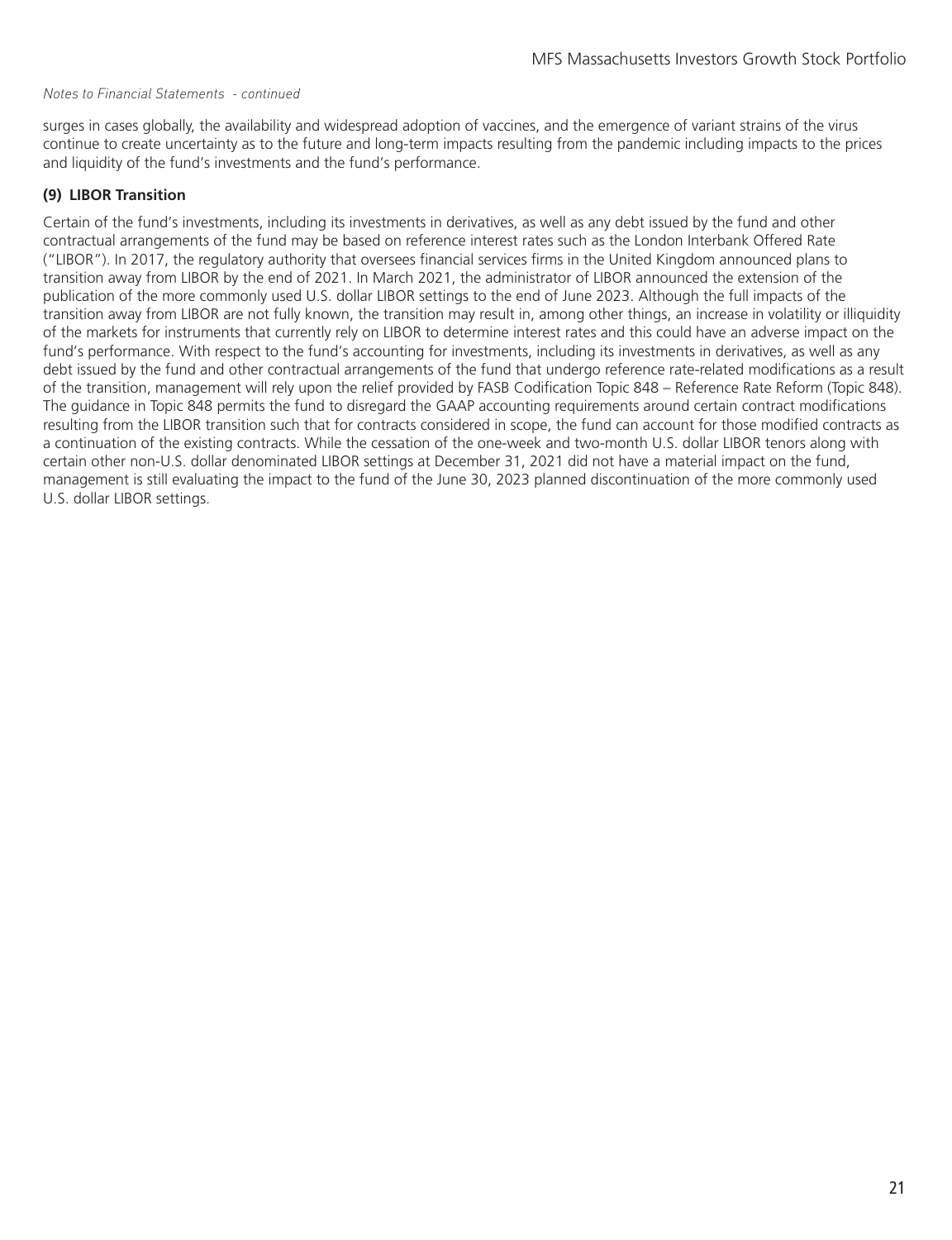### <span id="page-23-0"></span>**REPORT OF INDEPENDENT REGISTERED PUBLIC ACCOUNTING FIRM**

To the Board of Trustees of MFS Variable Insurance Trust II and the Shareholders of MFS Massachusetts Investors Growth Stock Portfolio:

#### **Opinion on the Financial Statements and Financial Highlights**

We have audited the accompanying statement of assets and liabilities of MFS Massachusetts Investors Growth Stock Portfolio (the "Fund"), including the portfolio of investments, as of December 31, 2021, the related statement of operations for the year then ended, the statements of changes in net assets for each of the two years in the period then ended, the financial highlights for each of the five years in the period then ended, and the related notes. In our opinion, the financial statements and financial highlights present fairly, in all material respects, the financial position of the Fund as of December 31, 2021, and the results of its operations for the year then ended, the changes in its net assets for each of the two years in the period then ended, and the financial highlights for each of the five years in the period then ended, in conformity with accounting principles generally accepted in the United States of America.

#### **Basis for Opinion**

These financial statements and financial highlights are the responsibility of the Fund's management. Our responsibility is to express an opinion on the Fund's financial statements and financial highlights based on our audits. We are a public accounting firm registered with the Public Company Accounting Oversight Board (United States) (PCAOB) and are required to be independent with respect to the Fund in accordance with the U.S. federal securities laws and the applicable rules and regulations of the Securities and Exchange Commission and the PCAOB.

We conducted our audits in accordance with the standards of the PCAOB. Those standards require that we plan and perform the audit to obtain reasonable assurance about whether the financial statements and financial highlights are free of material misstatement, whether due to error or fraud. The Fund is not required to have, nor were we engaged to perform, an audit of its internal control over financial reporting. As part of our audits, we are required to obtain an understanding of internal control over financial reporting but not for the purpose of expressing an opinion on the effectiveness of the Fund's internal control over financial reporting. Accordingly, we express no such opinion.

Our audits included performing procedures to assess the risks of material misstatement of the financial statements and financial highlights, whether due to error or fraud, and performing procedures that respond to those risks. Such procedures included examining, on a test basis, evidence regarding the amounts and disclosures in the financial statements and financial highlights. Our audits also included evaluating the accounting principles used and significant estimates made by management, as well as evaluating the overall presentation of the financial statements and financial highlights. Our procedures included confirmation of securities owned as of December 31, 2021, by correspondence with the custodian. We believe that our audits provide a reasonable basis for our opinion.

DELOITTE & TOUCHE LLP

Boston, Massachusetts February 15, 2022

We have served as the auditor of one or more of the MFS investment companies since 1924.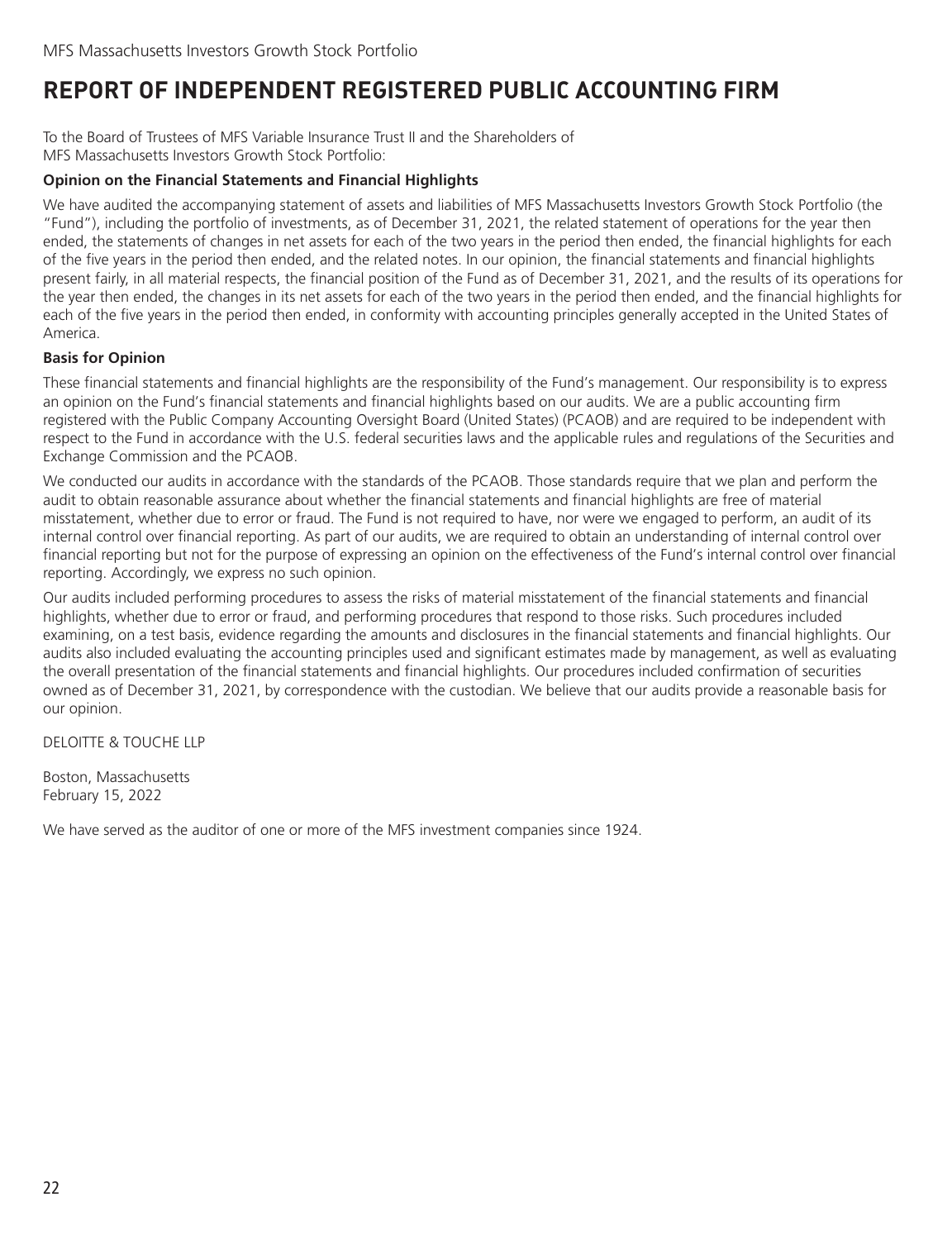### <span id="page-24-0"></span>**TRUSTEES AND OFFICERS — IDENTIFICATION AND BACKGROUND**

The Trustees and Officers of the Trust, as of February 1, 2022, are listed below, together with their principal occupations during the past five years. (Their titles may have varied during that period.) The address of each Trustee and Officer is 111 Huntington Avenue, Boston, Massachusetts 02199-7618.

| Name, Age                                                                   | Position(s)<br><b>Held with Fund</b> | <b>Trustee/Officer</b><br>Since <sup>(h)</sup> | <b>Number of MFS Funds</b><br>overseen by the Trustee | <b>Principal Occupations</b><br><b>During</b><br>the Past Five Years                                                                                                                                                                                                                    | <b>Other Directorships</b><br><b>During</b><br>the Past Five Years (i)                                       |
|-----------------------------------------------------------------------------|--------------------------------------|------------------------------------------------|-------------------------------------------------------|-----------------------------------------------------------------------------------------------------------------------------------------------------------------------------------------------------------------------------------------------------------------------------------------|--------------------------------------------------------------------------------------------------------------|
| <b>INTERESTED TRUSTEES</b><br>Michael W. Roberge <sup>(k)</sup><br>(age 55) | Trustee                              | January 2021                                   | 135                                                   | Massachusetts Financial<br>Services Company, Chairman<br>(since January 2021); Chief<br>Executive Officer (since<br>January 2017); Director;<br>Chairman of the Board (since<br>January 2022); President (until<br>December 2018); Chief<br>Investment Officer (until<br>December 2018) | N/A                                                                                                          |
| <b>INDEPENDENT TRUSTEES</b><br>John P. Kavanaugh<br>(age 67)                | Trustee and Chair<br>of Trustees     | January 2009                                   | 135                                                   | Private investor                                                                                                                                                                                                                                                                        | N/A                                                                                                          |
| Steven E. Buller<br>(age 70)                                                | <b>Trustee</b>                       | February 2014                                  | 135                                                   | Private investor                                                                                                                                                                                                                                                                        | N/A                                                                                                          |
| John A. Caroselli<br>(age 67)                                               | Trustee                              | March 2017                                     | 135                                                   | Private investor; JC Global<br>Advisors, LLC (management<br>consulting), President (since<br>2015)                                                                                                                                                                                      | N/A                                                                                                          |
| Maureen R. Goldfarb<br>(age 66)                                             | Trustee                              | January 2009                                   | 135                                                   | Private investor                                                                                                                                                                                                                                                                        | N/A                                                                                                          |
| Peter D. Jones<br>(age 66)                                                  | Trustee                              | January 2019                                   | 135                                                   | Private investor                                                                                                                                                                                                                                                                        | N/A                                                                                                          |
| James W. Kilman, Jr.<br>(aq <sub>e</sub> 60)                                | <b>Trustee</b>                       | January 2019                                   | 135                                                   | <b>Burford Capital Limited</b><br>(finance and investment<br>management), Senior Advisor<br>(since May 3, 2021), Chief<br>Financial Officer (2019 -<br>May 2, 2021); KielStrand<br>Capital LLC (family office),<br>Chief Executive Officer (since<br>2016)                              | Alpha-En Corporation, Director<br>$(2016 - 2019)$                                                            |
| Clarence Otis, Jr.<br>(age 65)                                              | Trustee                              | March 2017                                     | 135                                                   | Private investor                                                                                                                                                                                                                                                                        | VF Corporation, Director;<br>Verizon Communications, Inc.,<br>Director; The Travelers<br>Companies, Director |
| Maryanne L. Roepke<br>(age 65)                                              | <b>Trustee</b>                       | May 2014                                       | 135                                                   | Private investor                                                                                                                                                                                                                                                                        | N/A                                                                                                          |
| Laurie J. Thomsen<br>(aq <sub>e</sub> 64)                                   | Trustee                              | March 2005                                     | 135                                                   | Private investor                                                                                                                                                                                                                                                                        | The Travelers Companies,<br>Director; Dycom Industries,<br>Inc., Director                                    |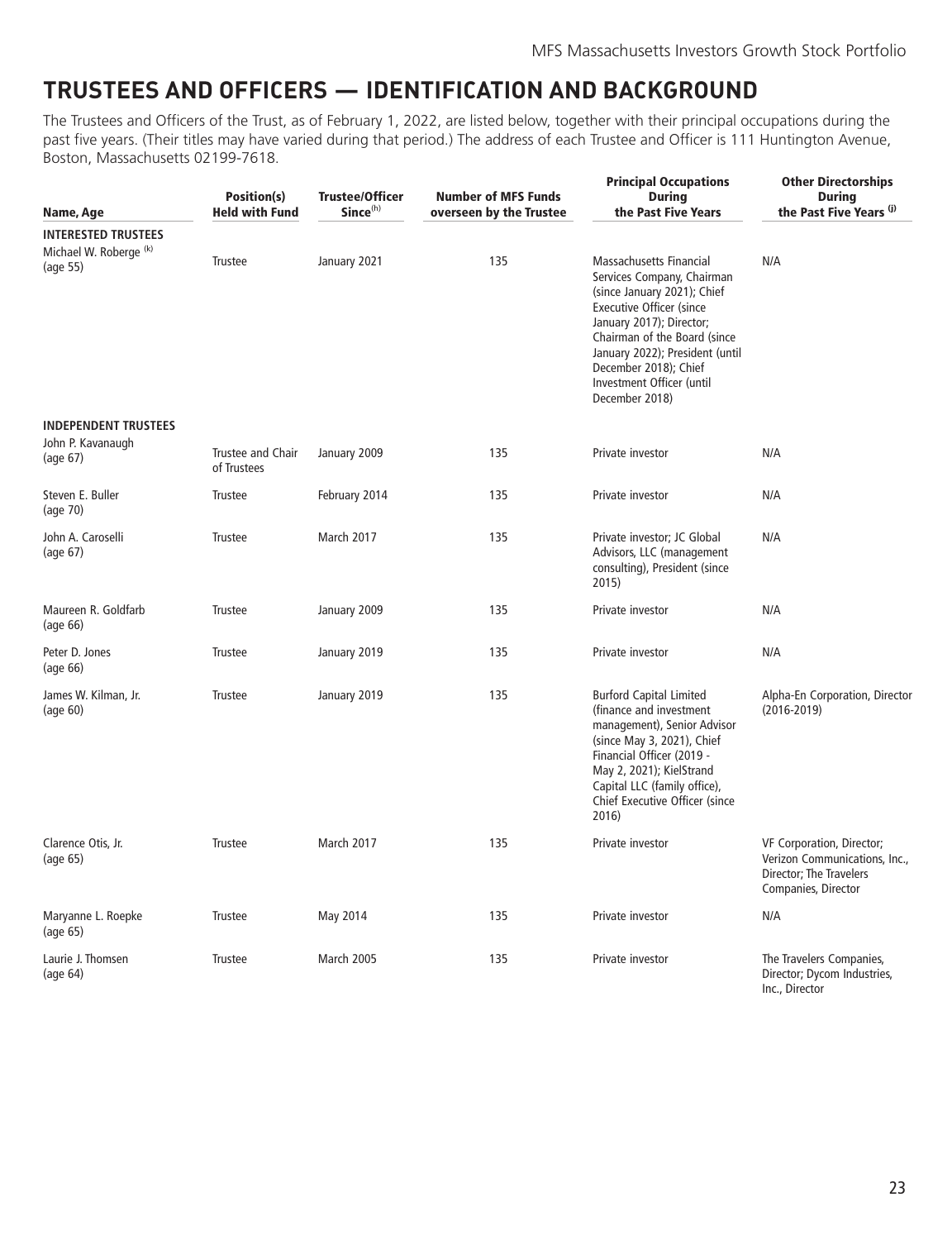#### MFS Massachusetts Investors Growth Stock Portfolio

*Trustees and Officers - continued*

| Name, Age                                        | Position(s)<br><b>Held with</b><br><b>Fund</b>       | <b>Trustee/Officer</b><br>Since <sup>(h)</sup> | <b>Number of MFS Funds for</b><br>which the Person is an<br><b>Officer</b> | <b>Principal Occupations During</b><br>the Past Five Years                                                                                                                                          |
|--------------------------------------------------|------------------------------------------------------|------------------------------------------------|----------------------------------------------------------------------------|-----------------------------------------------------------------------------------------------------------------------------------------------------------------------------------------------------|
| <b>OFFICERS</b>                                  |                                                      |                                                |                                                                            |                                                                                                                                                                                                     |
| Christopher R. Bohane <sup>(k)</sup><br>(age 48) | Assistant<br>Secretary and<br><b>Assistant Clerk</b> | <b>July 2005</b>                               | 135                                                                        | Massachusetts Financial Services Company, Senior Vice<br>President and Associate General Counsel                                                                                                    |
| Kino Clark <sup>(k)</sup><br>(age 53)            | Assistant<br>Treasurer                               | January 2012                                   | 135                                                                        | Massachusetts Financial Services Company, Vice President                                                                                                                                            |
| John W. Clark, Jr. (k)<br>(aq <sub>e</sub> 54)   | Assistant<br>Treasurer                               | April 2017                                     | 135                                                                        | Massachusetts Financial Services Company, Vice President<br>(since March 2017); Deutsche Bank (financial services),<br>Department Head - Treasurer's Office (until February 2017)                   |
| Thomas H. Connors <sup>(k)</sup><br>(age 62)     | Assistant<br>Secretary and<br><b>Assistant Clerk</b> | September 2012                                 | 135                                                                        | Massachusetts Financial Services Company, Vice President<br>and Senior Counsel                                                                                                                      |
| David L. DiLorenzo <sup>(k)</sup><br>(age 53)    | President                                            | <b>July 2005</b>                               | 135                                                                        | Massachusetts Financial Services Company, Senior Vice<br>President                                                                                                                                  |
| Heidi W. Hardin (k)<br>(age 54)                  | Secretary and<br>Clerk                               | April 2017                                     | 135                                                                        | Massachusetts Financial Services Company, Executive Vice<br>President and General Counsel (since March 2017); Harris<br>Associates (investment management), General Counsel<br>(until January 2017) |
| Brian E. Langenfeld <sup>(k)</sup><br>(age 48)   | Assistant<br>Secretary and<br><b>Assistant Clerk</b> | June 2006                                      | 135                                                                        | Massachusetts Financial Services Company, Vice President<br>and Senior Counsel                                                                                                                      |
| Amanda S. Mooradian (k)<br>(age 42)              | Assistant<br>Secretary and<br><b>Assistant Clerk</b> | September 2018                                 | 135                                                                        | Massachusetts Financial Services Company, Assistant Vice<br><b>President and Senior Counsel</b>                                                                                                     |
| Susan A. Pereira <sup>(k)</sup><br>(age 51)      | Assistant<br>Secretary and<br><b>Assistant Clerk</b> | <b>July 2005</b>                               | 135                                                                        | Massachusetts Financial Services Company, Vice President<br>and Assistant General Counsel                                                                                                           |
| Kasey L. Phillips <sup>(k)</sup><br>(age 51)     | Assistant<br>Treasurer                               | September 2012                                 | 135                                                                        | Massachusetts Financial Services Company, Vice President                                                                                                                                            |
| Matthew A. Stowe <sup>(k)</sup><br>(age 47)      | Assistant<br>Secretary and<br><b>Assistant Clerk</b> | October 2014                                   | 135                                                                        | Massachusetts Financial Services Company, Vice President<br>and Assistant General Counsel                                                                                                           |
| Martin J. Wolin <sup>(k)</sup><br>(age 54)       | Chief Compliance<br>Officer                          | <b>July 2015</b>                               | 135                                                                        | Massachusetts Financial Services Company, Senior Vice<br>President and Chief Compliance Officer                                                                                                     |
| James O. Yost <sup>(k)</sup><br>(age 61)         | <b>Treasurer</b>                                     | September 1990                                 | 135                                                                        | Massachusetts Financial Services Company, Senior Vice<br>President                                                                                                                                  |

(h) Date first appointed to serve as Trustee/Officer of an MFS Fund. Each Trustee has served continuously since appointment unless indicated otherwise. From January 2012 through December 2016, Messrs. DiLorenzo and Yost served as Treasurer and Deputy Treasurer of the Funds, respectively.

(j) Directorships or trusteeships of companies required to report to the Securities and Exchange Commission (i.e., "public companies").

(k) "Interested person" of the Trust within the meaning of the Investment Company Act of 1940 (referred to as the 1940 Act), which is the principal federal law governing investment companies like the fund, as a result of a position with MFS. The address of MFS is 111 Huntington Avenue, Boston, Massachusetts 02199-7618.

Each Trustee (other than Messrs. Jones, Kilman and Roberge) has been elected by shareholders and each Trustee and Officer holds office until his or her successor is chosen and qualified or until his or her earlier death, resignation, retirement or removal. Mr. Roberge became a Trustee of the Funds on January 1, 2021 and Messrs. Jones and Kilman became Trustees of the Funds on January 1, 2019. The Trust does not hold annual meetings for the purpose of electing Trustees, and Trustees are not elected for fixed terms. Under the terms of the Board's retirement policy, an Independent Trustee shall retire at the end of the calendar year in which he or she reaches the earlier of 75 years of age or 15 years of service on the Board (or, in the case of any Independent Trustee who joined the Board prior to 2015, 20 years of service on the Board).

Messrs. Buller, Kilman and Otis and Ms. Roepke are members of the Trust's Audit Committee.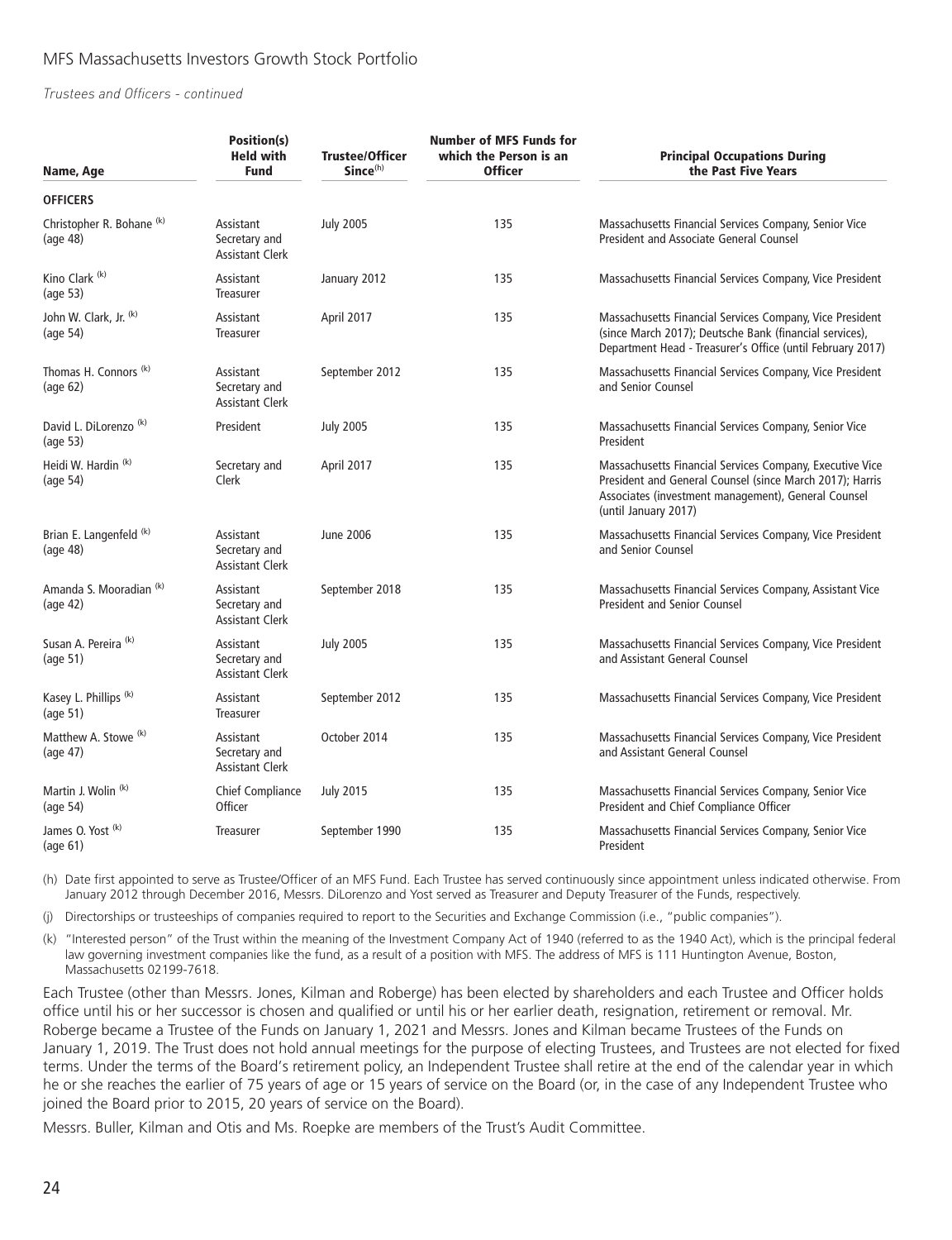#### *Trustees and Officers - continued*

Each of the Interested Trustees and certain Officers hold comparable officer positions with certain affiliates of MFS.

The Statement of Additional Information for a Fund includes further information about the Trustees and is available without charge upon request by calling 1-800-225-2606.

#### **Investment Adviser Custodian**

Massachusetts Financial Services Company 111 Huntington Avenue Boston, MA 02199-7618

MFS Fund Distributors, Inc. 111 Huntington Avenue Boston, MA 02199-7618

#### **Portfolio Manager(s)**

Jeffrey Constantino Joseph Skorski

State Street Bank and Trust Company 1 Lincoln Street Boston, MA 02111-2900

**Distributor Independent Registered Public Accounting Firm** Deloitte & Touche LLP

200 Berkeley Street Boston, MA 02116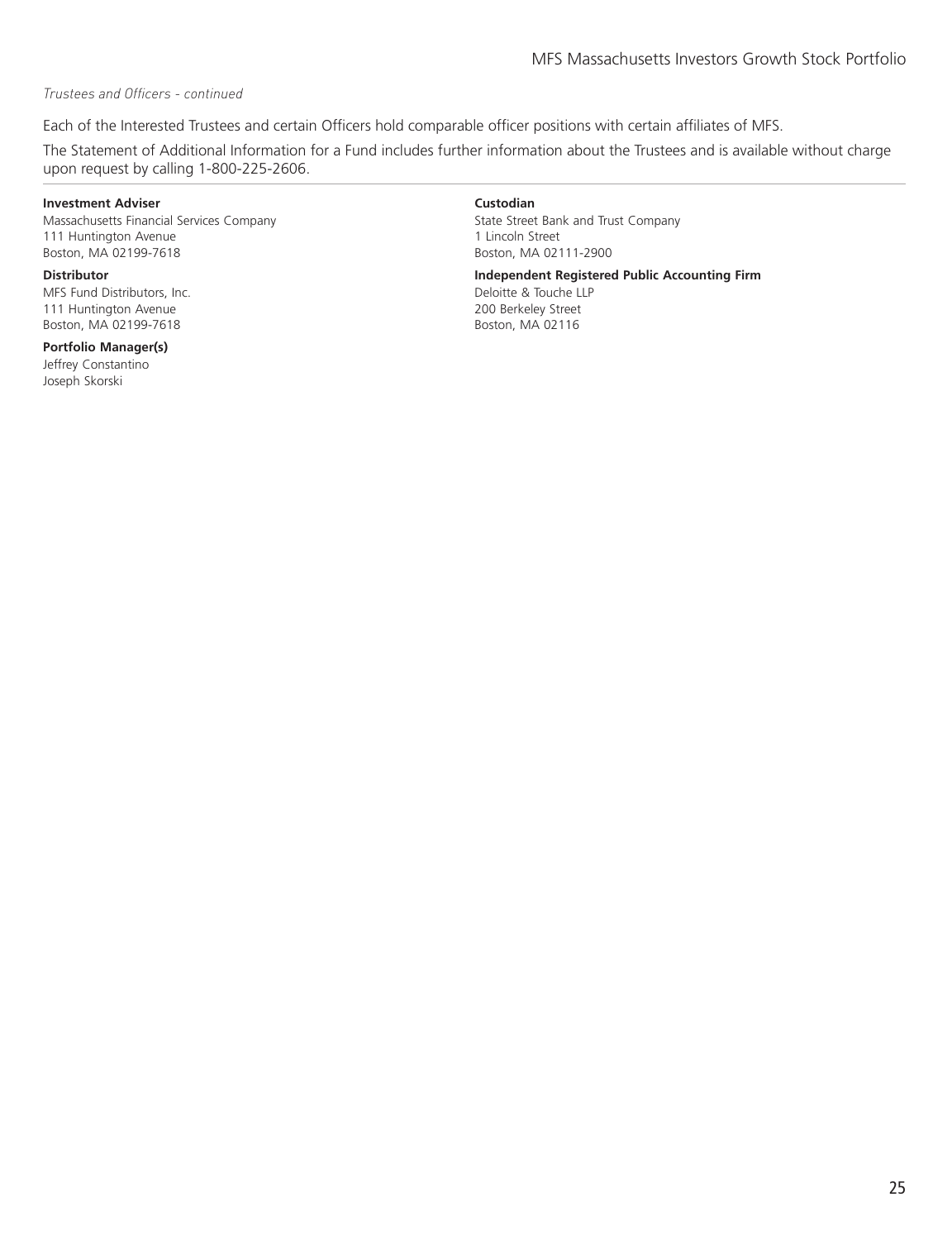### <span id="page-27-0"></span>**BOARD REVIEW OF INVESTMENT ADVISORY AGREEMENT**

#### **MFS Massachusetts Investors Growth Stock Portfolio**

The Investment Company Act of 1940 requires that both the full Board of Trustees and a majority of the non-interested ("independent") Trustees, voting separately, annually approve the continuation of the Fund's investment advisory agreement with MFS. The Trustees consider matters bearing on the Fund and its advisory arrangements at their meetings throughout the year, including a review of performance data at each regular meeting. In addition, the independent Trustees met several times by videoconference (in accordance with Securities and Exchange Commission relief) over the course of three months beginning in May and ending in July, 2021 ("contract review meetings") for the specific purpose of considering whether to approve the continuation of the investment advisory agreement for the Fund and the other investment companies that the Board oversees (the "MFS Funds"). The independent Trustees were assisted in their evaluation of the Fund's investment advisory agreement by independent legal counsel, from whom they received separate legal advice and with whom they met separately from MFS during various contract review meetings. The independent Trustees were also assisted in this process by an independent consultant who was retained by and reported to the independent Trustees.

In connection with their deliberations regarding the continuation of the investment advisory agreement, the Trustees, including the independent Trustees, considered such information and factors as they believed, in light of the legal advice furnished to them and their own business judgment, to be relevant. The investment advisory agreement for the Fund was considered separately, although the Trustees also took into account the common interests of all MFS Funds in their review. As described below, the Trustees considered the nature, quality, and extent of the various investment advisory, administrative, and shareholder services performed by MFS under the existing investment advisory agreement and other arrangements with the Fund.

In connection with their contract review meetings, the Trustees received and relied upon materials that included, among other items: (i) information provided by Broadridge Financial Solutions, Inc. ("Broadridge"), an independent third party, on the investment performance of the Fund for various time periods ended December 31, 2020 and the investment performance of a group of funds with substantially similar investment classifications/objectives (the "Broadridge performance universe"), (ii) information provided by Broadridge on the Fund's advisory fees and other expenses and the advisory fees and other expenses of comparable funds identified by Broadridge as well as all other funds in the same investment classification/category (the "Broadridge expense group and universe"), (iii) information provided by MFS on the advisory fees of portfolios of other clients of MFS, including institutional separate accounts and other clients, (iv) information as to whether and to what extent applicable expense waivers, reimbursements or fee "breakpoints" are observed for the Fund, (v) information regarding MFS' financial results and financial condition, including MFS' and certain of its affiliates' estimated profitability from services performed for the Fund and the MFS Funds as a whole, and compared to MFS' institutional business, (vi) MFS' views regarding the outlook for the mutual fund industry and the strategic business plans of MFS, (vii) descriptions of various functions performed by MFS for the Funds, such as compliance monitoring and portfolio trading practices, and (viii) information regarding the overall organization of MFS, including information about MFS' senior management and other personnel providing investment advisory, administrative and other services to the Fund and the other MFS Funds. The comparative performance, fee and expense information prepared and provided by Broadridge was not independently verified and the independent Trustees did not independently verify any information provided to them by MFS.

The Trustees' conclusion as to the continuation of the investment advisory agreement was based on a comprehensive consideration of all information provided to the Trustees and not the result of any single factor. Some of the factors that figured particularly in the Trustees' deliberations are described below, although individual Trustees may have evaluated the information presented differently from one another, giving different weights to various factors. It is also important to recognize that the fee arrangements for the Fund and other MFS Funds are the result of years of review and discussion between the independent Trustees and MFS, that certain aspects of such arrangements may receive greater scrutiny in some years than in others, and that the Trustees' conclusions may be based, in part, on their consideration of these same arrangements during the course of the year and in prior years.

Based on information provided by Broadridge and MFS, the Trustees reviewed the Fund's total return investment performance as well as the Broadridge performance universe over various time periods. The Trustees placed particular emphasis on the total return performance of the Fund's Initial Class shares in comparison to the performance of funds in its Broadridge performance universe over the five-year period ended December 31, 2020, which the Trustees believed was a long enough period to reflect differing market conditions. The total return performance of the Fund's Initial Class shares was in the 4th quintile relative to the other funds in the universe for this five-year period (the 1st quintile being the best performers and the 5th quintile being the worst performers). The total return performance of the Fund's Initial Class shares was in the 5th quintile for the one-year period and the 4th quintile for the three-year period ended December 31, 2020 relative to the Broadridge performance universe. Because of the passage of time, these performance results may differ from the performance results for more recent periods, including those shown elsewhere in this report.

In the course of their deliberations, the Trustees took into account information provided by MFS in connection with the contract review meetings, as well as during investment review meetings conducted with portfolio management personnel during the course of the year regarding the Fund's performance. The Trustees noted that the total return performance (Class I shares) of the Fund's retail counterpart, Massachusetts Investors Growth Stock Fund, which has substantially similar investment strategies, was in the 2nd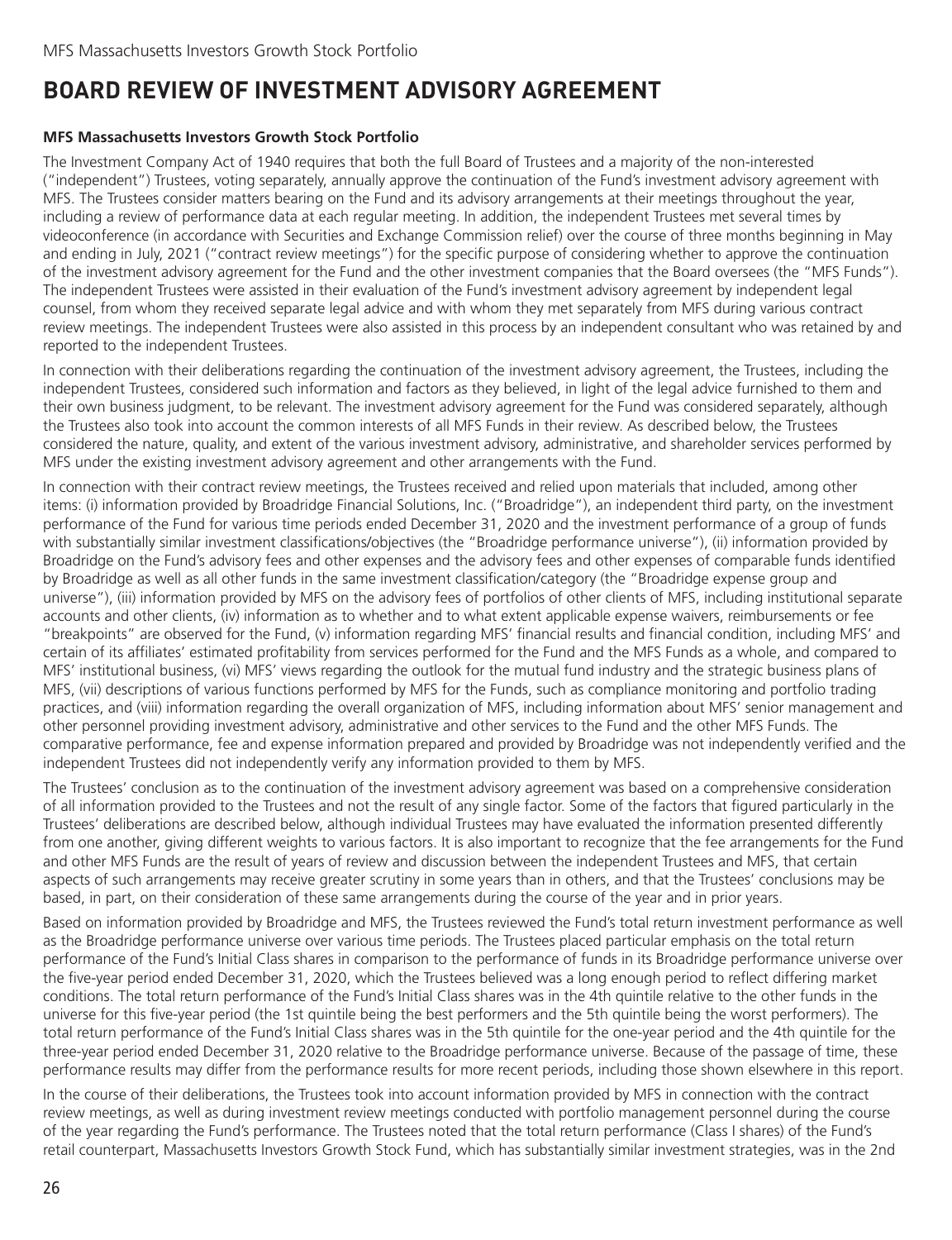#### *Board Review of Investment Advisory Agreement - continued*

quintile relative to the other funds in its Broadridge performance universe for the five-year period ended December 31, 2020. After reviewing these and related factors, the Trustees concluded, within the context of their overall conclusions regarding the investment advisory agreement, that they were satisfied with MFS' responses and efforts relating to investment performance.

In assessing the reasonableness of the Fund's advisory fee, the Trustees considered, among other information, the Fund's advisory fee and the total expense ratio of the Fund's Initial Class shares as a percentage of average daily net assets and the advisory fee and total expense ratios of the Broadridge expense group based on information provided by Broadridge. The Trustees considered that MFS currently observes an expense limitation for the Fund, which may not be changed without the Trustees' approval. The Trustees also considered that, according to the data provided by Broadridge (which takes into account any fee reductions or expense limitations that were in effect during the Fund's last fiscal year), the Fund's effective advisory fee rate and total expense ratio were each higher than the Broadridge expense group median.

The Trustees also considered the advisory fees charged by MFS to any institutional separate accounts advised by MFS ("separate accounts") and unaffiliated investment companies for which MFS serves as subadviser ("subadvised funds") that have comparable investment strategies to the Fund, if any. In comparing these fees, the Trustees considered information provided by MFS as to the generally broader scope of services provided by MFS to the Fund, as well as the more extensive regulatory burdens imposed on MFS in managing the Fund, in comparison to separate accounts and subadvised funds. The Trustees also considered the higher demands placed on MFS' investment personnel and trading infrastructure as a result of the daily cash in-flows and out-flows of the Fund in comparison to separate accounts.

The Trustees also considered whether the Fund may benefit from any economies of scale in the management of the Fund in the event of growth in assets of the Fund and/or growth in assets of the MFS Funds as a whole. They noted that the Fund's advisory fee rate schedule is subject to a contractual breakpoint that reduces the Fund's advisory fee rate on average daily net assets over \$1 billion. The Trustees also noted that MFS has agreed in writing to waive a portion of the management fees of certain MFS Funds, including the Fund, if the total combined assets of certain funds within the MFS Funds' complex increase above agreed upon thresholds (the "group fee waiver"), enabling the Fund's shareholders to share in the benefits from any economies of scale at the complex level. The group fee waiver is reviewed and renewed annually between the Board and MFS. The Trustees concluded that the breakpoint and the group fee waiver were sufficient to allow the Fund to benefit from economies of scale as its assets and overall complex assets grow.

The Trustees also considered information prepared by MFS relating to MFS' costs and profits with respect to the Fund, the MFS Funds considered as a group, and other investment companies and accounts advised by MFS, as well as MFS' methodologies used to determine and allocate its costs to the MFS Funds, the Fund and other accounts and products for purposes of estimating profitability.

After reviewing these and other factors described herein, the Trustees concluded, within the context of their overall conclusions regarding the investment advisory agreement, that the advisory fees charged to the Fund represent reasonable compensation in light of the services being provided by MFS to the Fund.

In addition, the Trustees considered MFS' resources and related efforts to continue to retain, attract and motivate capable personnel to serve the Fund. The Trustees also considered current and developing conditions in the financial services industry, including the presence of large and well-capitalized companies which are spending, and appear to be prepared to continue to spend, substantial sums to engage personnel and to provide services to competing investment companies. In this regard, the Trustees also considered the financial resources of MFS and its ultimate parent, Sun Life Financial Inc. The Trustees also considered the advantages and possible disadvantages to the Fund of having an adviser that also serves other investment companies as well as other accounts.

The Trustees also considered the nature, quality, cost, and extent of administrative, transfer agency, and distribution services provided to the Fund by MFS and its affiliates under agreements and plans other than the investment advisory agreement, including any 12b-1 fees the Fund pays to MFS Fund Distributors, Inc., an affiliate of MFS. The Trustees also considered the nature, extent and quality of certain other services MFS performs or arranges for on the Fund's behalf, which may include securities lending programs, directed expense payment programs, class action recovery programs, and MFS' interaction with third-party service providers, principally custodians and sub-custodians. The Trustees concluded that the various non-advisory services provided by MFS and its affiliates on behalf of the Fund were satisfactory.

The Trustees considered so-called "fall-out benefits" to MFS such as reputational value derived from serving as investment manager to the MFS Funds. The Trustees also considered that MFS discontinued its historic practice of obtaining investment research from portfolio brokerage commissions paid by certain MFS Funds effective January 2018, and directly pays or voluntarily reimburses a Fund, if applicable, for the costs of external research acquired through the use of the Fund's portfolio brokerage commissions.

Based on their evaluation of factors that they deemed to be material, including those factors described above, the Board of Trustees, including the independent Trustees, concluded that the Fund's investment advisory agreement with MFS should be continued for an additional one-year period, commencing August 1, 2021.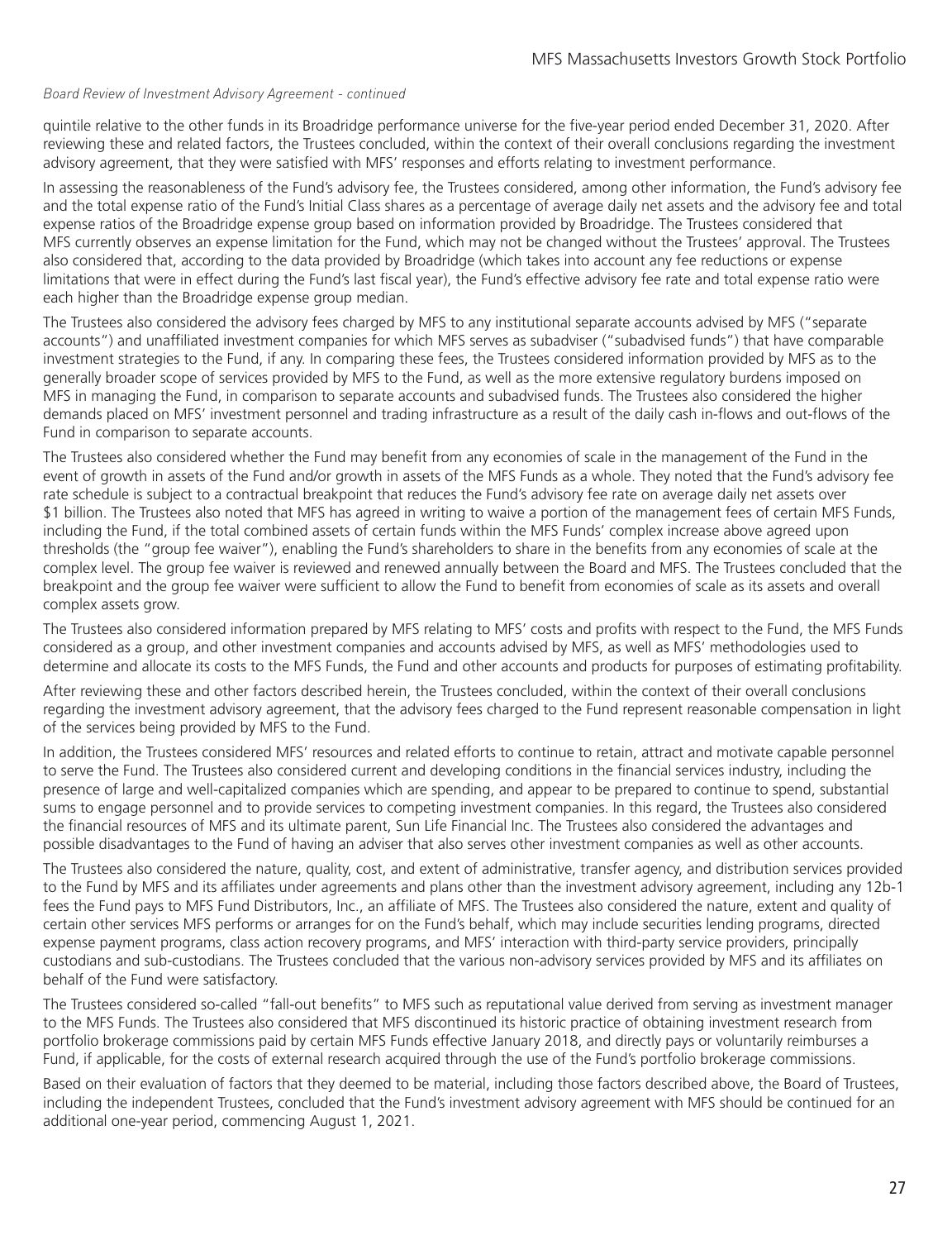### <span id="page-29-0"></span>PROXY VOTING POLICIES AND INFORMATION

MFS votes proxies on behalf of the fund pursuant to proxy voting policies and procedures that are available without charge, upon request, by calling 1-800-225-2606, by visiting *mfs.com/proxyvoting,* or by visiting the SEC's Web site at *http://www.sec.gov.*

Information regarding how the fund voted proxies relating to portfolio securities during the most recent twelve-month period ended June 30 is available by August 31 of each year without charge by visiting *mfs.com/proxyvoting,* or by visiting the SEC's Web site at *http://www.sec.gov.*

### QUARTERLY PORTFOLIO DISCLOSURE

The fund files a complete schedule of portfolio holdings with the SEC for the first and third quarters of each fiscal year as an exhibit to its reports on Form N-PORT. The fund's Form N-PORT reports are available on the SEC's Web site at *http://www.sec.gov*. A shareholder can obtain the portfolio holdings report for the first and third quarters of the fund's fiscal year at *mfs.com/vit2* by choosing the fund's name and then scrolling to the "Resources" section and clicking on the "Prospectus and Reports" tab.

#### FURTHER INFORMATION

From time to time, MFS may post important information about the fund or the MFS Funds on the MFS Web site (*mfs.com*). This information is available at *https://www.mfs.com/announcements* or at *mfs.com/vit2* by choosing the fund's name and then scrolling to the "Resources" section and clicking on the "Announcements" tab, if any.

#### INFORMATION ABOUT FUND CONTRACTS AND LEGAL CLAIMS

The fund has entered into contractual arrangements with an investment adviser, administrator, distributor, shareholder servicing agent, 529 program manager (if applicable), and custodian who each provide services to the fund. Unless expressly stated otherwise, shareholders are not parties to, or intended beneficiaries of these contractual arrangements, and these contractual arrangements are not intended to create any shareholder right to enforce them against the service providers or to seek any remedy under them against the service providers, either directly or on behalf of the fund.

Under the Trust's By-Laws and Declaration of Trust, any claims asserted against or on behalf of the MFS Funds, including claims against Trustees and Officers, must be brought in state and federal courts located within the Commonwealth of Massachusetts.

#### FEDERAL TAX INFORMATION (unaudited)

The following information is provided pursuant to provisions of the Internal Revenue Code.

The fund designates \$156,660,000 as capital gain dividends paid during the fiscal year.

For corporate shareholders, 100% of the ordinary income dividends paid during the fiscal year qualify for the corporate dividends received deduction.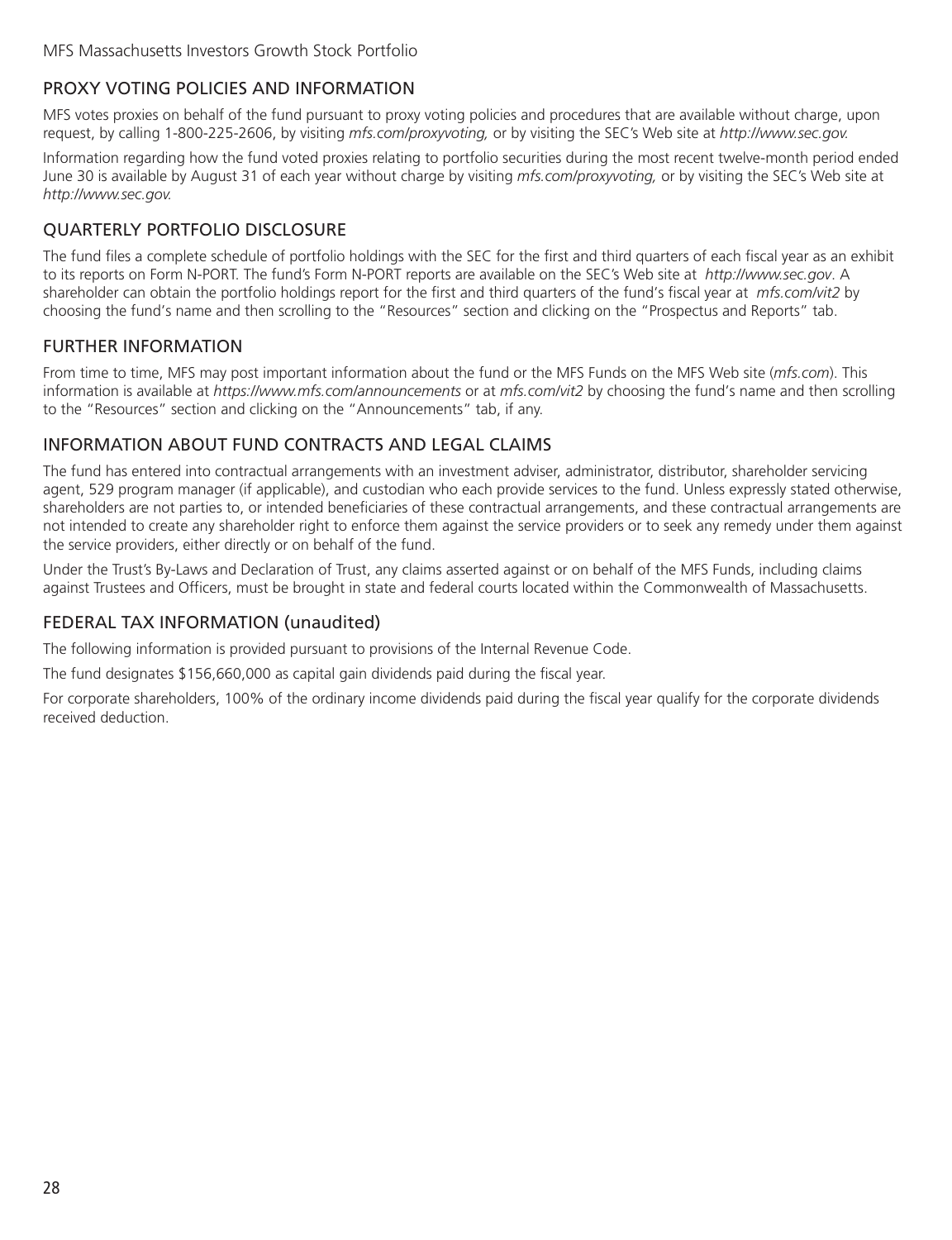# <span id="page-30-0"></span>**FACTS** WHAT DOES MFS DO WITH YOUR



| Why?  | Financial companies choose how they share your personal information. Federal law<br>gives consumers the right to limit some but not all sharing. Federal law also<br>requires us to tell you how we collect, share, and protect your personal<br>information. Please read this notice carefully to understand what we do.                                                                                                    |
|-------|------------------------------------------------------------------------------------------------------------------------------------------------------------------------------------------------------------------------------------------------------------------------------------------------------------------------------------------------------------------------------------------------------------------------------|
| What? | The types of personal information we collect and share depend on the product or<br>service you have with us. This information can include:<br>• Social Security number and account balances<br>• Account transactions and transaction history<br>• Checking account information and wire transfer instructions<br>When you are no longer our customer, we continue to share your information as<br>described in this notice. |
| How?  | All financial companies need to share customers' personal information to run their<br>everyday business. In the section below, we list the reasons financial companies<br>can share their customers' personal information; the reasons MFS chooses to<br>share; and whether you can limit this sharing.                                                                                                                      |

| Reasons we can share your<br>personal information                                                                                                                                           | <b>Does MFS share?</b> | Can you limit<br>this sharing? |
|---------------------------------------------------------------------------------------------------------------------------------------------------------------------------------------------|------------------------|--------------------------------|
| For our everyday business purposes -<br>such as to process your transactions, maintain your<br>account(s), respond to court orders and legal<br>investigations, or report to credit bureaus | Yes                    | No.                            |
| For our marketing purposes -<br>to offer our products and services to you                                                                                                                   | No                     | We don't share                 |
| For joint marketing with other<br>financial companies                                                                                                                                       | <b>No</b>              | We don't share                 |
| For our affiliates' everyday business purposes -<br>information about your transactions and experiences                                                                                     | No                     | We don't share                 |
| For our affiliates' everyday business purposes -<br>information about your creditworthiness                                                                                                 | No                     | We don't share                 |
| For nonaffiliates to market to you                                                                                                                                                          | <b>No</b>              | We don't share                 |

**Questions?** Call **800-225-2606** or go to **mfs.com.**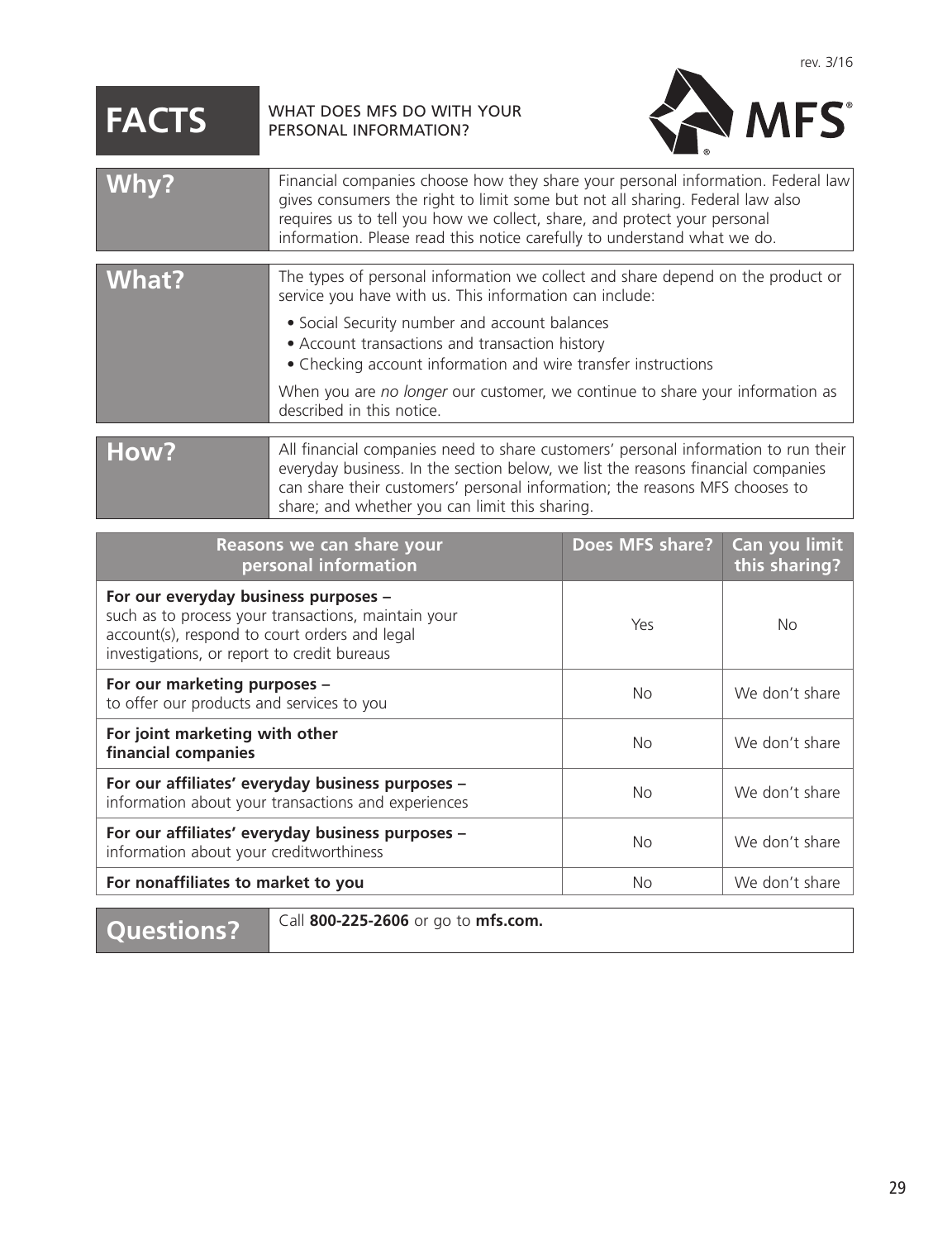| Who we are                                                 |                                                                                                                                                                                                                                                                                                                                                            |  |  |  |
|------------------------------------------------------------|------------------------------------------------------------------------------------------------------------------------------------------------------------------------------------------------------------------------------------------------------------------------------------------------------------------------------------------------------------|--|--|--|
| Who is providing this notice?                              | MFS Funds, MFS Investment Management, MFS Institutional<br>Advisors, Inc., and MFS Heritage Trust Company.                                                                                                                                                                                                                                                 |  |  |  |
|                                                            |                                                                                                                                                                                                                                                                                                                                                            |  |  |  |
| What we do                                                 |                                                                                                                                                                                                                                                                                                                                                            |  |  |  |
| <b>How does MFS</b><br>protect my personal<br>information? | To protect your personal information from unauthorized access<br>and use, we use security measures that comply with federal law.<br>These measures include procedural, electronic, and physical<br>safeguards for the protection of the personal information we<br>collect about you.                                                                      |  |  |  |
| <b>How does MFS</b><br>collect my personal<br>information? | We collect your personal information, for example, when you<br>• open an account or provide account information<br>• direct us to buy securities or direct us to sell your securities<br>$\bullet$ make a wire transfer<br>We also collect your personal information from others, such as<br>credit bureaus, affiliates, or other companies.               |  |  |  |
| Why can't I limit all sharing?                             | Federal law gives you the right to limit only<br>• sharing for affiliates' everyday business purposes -<br>information about your creditworthiness<br>• affiliates from using your information to market to you<br>• sharing for nonaffiliates to market to you<br>State laws and individual companies may give you additional<br>rights to limit sharing. |  |  |  |

| <b>Definitions</b>   |                                                                                                                                              |
|----------------------|----------------------------------------------------------------------------------------------------------------------------------------------|
| <b>Affiliates</b>    | Companies related by common ownership or control. They can<br>be financial and nonfinancial companies.                                       |
|                      | • MFS does not share personal information with affiliates, except for everyday<br>business purposes as described on page one of this notice. |
| <b>Nonaffiliates</b> | Companies not related by common ownership or control. They<br>can be financial and nonfinancial companies.                                   |
|                      | • MFS does not share with nonaffiliates so they can market to you.                                                                           |
| Joint marketing      | A formal agreement between nonaffiliated financial companies<br>that together market financial products or services to you.                  |
|                      | • MFS doesn't jointly market.                                                                                                                |

# **Other important information**

If you own an MFS product or receive an MFS service in the name of a third party such as a bank or broker-dealer, their privacy policy may apply to you instead of ours.